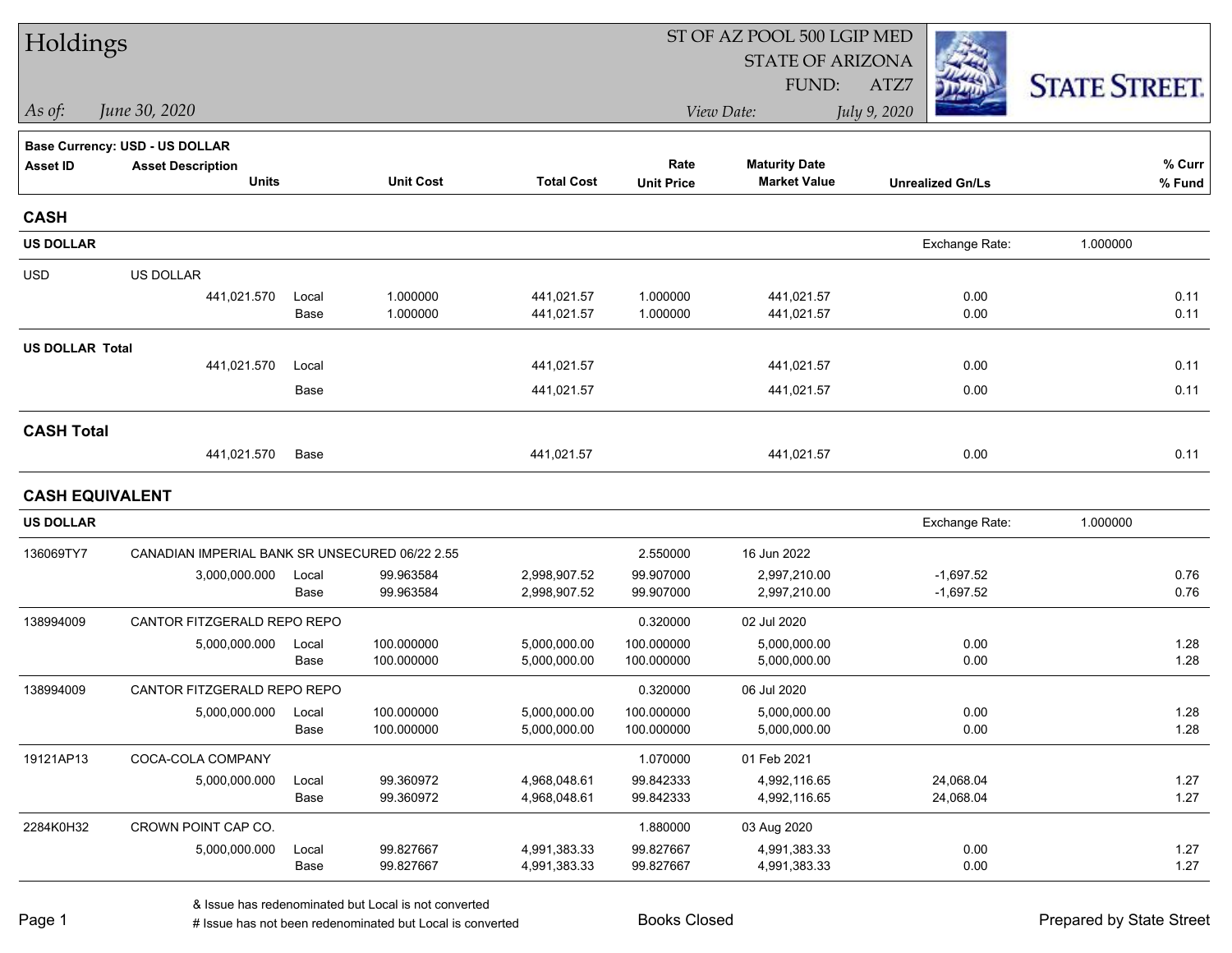| Holdings        |                                |       |                  |                   | ST OF AZ POOL 500 LGIP MED |                         |                         |                      |  |  |  |
|-----------------|--------------------------------|-------|------------------|-------------------|----------------------------|-------------------------|-------------------------|----------------------|--|--|--|
|                 |                                |       |                  |                   |                            | <b>STATE OF ARIZONA</b> |                         |                      |  |  |  |
|                 |                                |       |                  |                   |                            | FUND:                   | ATZ7                    | <b>STATE STREET.</b> |  |  |  |
| As of:          | June 30, 2020                  |       |                  |                   |                            | View Date:              | July 9, 2020            |                      |  |  |  |
|                 | Base Currency: USD - US DOLLAR |       |                  |                   |                            |                         |                         |                      |  |  |  |
| <b>Asset ID</b> | <b>Asset Description</b>       |       |                  |                   | Rate                       | <b>Maturity Date</b>    |                         | $%$ Curr             |  |  |  |
|                 | <b>Units</b>                   |       | <b>Unit Cost</b> | <b>Total Cost</b> | <b>Unit Price</b>          | <b>Market Value</b>     | <b>Unrealized Gn/Ls</b> | % Fund               |  |  |  |
| 2546R2HX7       | WALT DISNEY CO                 |       |                  |                   | 1.660000                   | 31 Aug 2020             |                         |                      |  |  |  |
|                 | 3,000,000.000                  | Local | 99.718722        | 2,991,561.66      | 99.718722                  | 2,991,561.66            | 0.00                    | 0.76                 |  |  |  |
|                 |                                | Base  | 99.718722        | 2,991,561.66      | 99.718722                  | 2,991,561.66            | 0.00                    | 0.76                 |  |  |  |
| 30229ALW7       | EXXON MOBIL CORP               |       |                  |                   | 0.340000                   | 30 Nov 2020             |                         |                      |  |  |  |
|                 | 5,000,000.000                  | Local | 99.856445        | 4,992,822.23      | 99.877978                  | 4,993,898.90            | 1,076.67                | 1.27                 |  |  |  |
|                 |                                | Base  | 99.856445        | 4,992,822.23      | 99.877978                  | 4,993,898.90            | 1,076.67                | 1.27                 |  |  |  |
| 30601YF42       | <b>FAIRWAY FINANCE CORP</b>    |       |                  |                   | 0.355250                   | 06 Jul 2020             |                         |                      |  |  |  |
|                 | 5,000,000.000                  | Local | 100.000000       | 5,000,000.00      | 100.000000                 | 5,000,000.00            | 0.00                    | 1.28                 |  |  |  |
|                 |                                | Base  | 100.000000       | 5,000,000.00      | 100.000000                 | 5,000,000.00            | 0.00                    | 1.28                 |  |  |  |
| 56274LG16       | MANHATTAN ASSET FDG.           |       |                  |                   | 0.150000                   | 01 Jul 2020             |                         |                      |  |  |  |
|                 | 1,000,000.000                  | Local | 100.000000       | 1,000,000.00      | 100.000000                 | 1,000,000.00            | 0.00                    | 0.26                 |  |  |  |
|                 |                                | Base  | 100.000000       | 1,000,000.00      | 100.000000                 | 1,000,000.00            | 0.00                    | 0.26                 |  |  |  |
| 59157TH30       | METLIFE SHORT TERM FDG         |       |                  |                   | 1.050000                   | 03 Aug 2020             |                         |                      |  |  |  |
|                 | 2,000,000.000                  | Local | 99.903750        | 1,998,075.00      | 99.903750                  | 1,998,075.00            | 0.00                    | 0.51                 |  |  |  |
|                 |                                | Base  | 99.903750        | 1,998,075.00      | 99.903750                  | 1,998,075.00            | 0.00                    | 0.51                 |  |  |  |
| 8225X2P32       | SHELL INTNL FNC B.V            |       |                  |                   | 0.450000                   | 03 Feb 2021             |                         |                      |  |  |  |
|                 | 4,770,000.000                  | Local | 99.728750        | 4,757,061.38      | 99.731161                  | 4,757,176.38            | 115.00                  | 1.21                 |  |  |  |
|                 |                                | Base  | 99.728750        | 4,757,061.38      | 99.731161                  | 4,757,176.38            | 115.00                  | 1.21                 |  |  |  |
| 8225X2TM6       | SHELL INTNL FNC B.V            |       |                  |                   | 0.500000                   | 21 Jun 2021             |                         |                      |  |  |  |
|                 | 3,000,000.000                  | Local | 99.506944        | 2,985,208.33      | 99.494400                  | 2,984,832.00            | $-376.33$               | 0.76                 |  |  |  |
|                 |                                | Base  | 99.506944        | 2,985,208.33      | 99.494400                  | 2,984,832.00            | $-376.33$               | 0.76                 |  |  |  |
| 92646KG14       | <b>VICTORY RECEIVABLES</b>     |       |                  |                   | 1.250000                   | 01 Jul 2020             |                         |                      |  |  |  |
|                 | 3,000,000.000                  | Local | 100.000000       | 3,000,000.00      | 100.000000                 | 3,000,000.00            | 0.00                    | 0.77                 |  |  |  |
|                 |                                | Base  | 100.000000       | 3,000,000.00      | 100.000000                 | 3,000,000.00            | 0.00                    | 0.77                 |  |  |  |
| 930ABD003       | FIDELITY INVESTMENTS MONEY     |       |                  |                   | 0.000000                   | 01 Jul 2020             |                         |                      |  |  |  |
|                 | 6,001,109.770                  | Local | 100.000000       | 6,001,109.77      | 100.000000                 | 6,001,109.77            | 0.00                    | 1.53                 |  |  |  |
|                 |                                | Base  | 100.000000       | 6,001,109.77      | 100.000000                 | 6,001,109.77            | 0.00                    | 1.53                 |  |  |  |
| 966VMM002       | <b>JP MORGAN MONEY MARKET</b>  |       |                  |                   | 0.000000                   | 01 Jul 2020             |                         |                      |  |  |  |
|                 | 10,001,840.600                 | Local | 100.000000       | 10,001,840.60     | 100.000000                 | 10,001,840.60           | 0.00                    | 2.55                 |  |  |  |
|                 |                                | Base  | 100.000000       | 10,001,840.60     | 100.000000                 | 10,001,840.60           | 0.00                    | 2.55                 |  |  |  |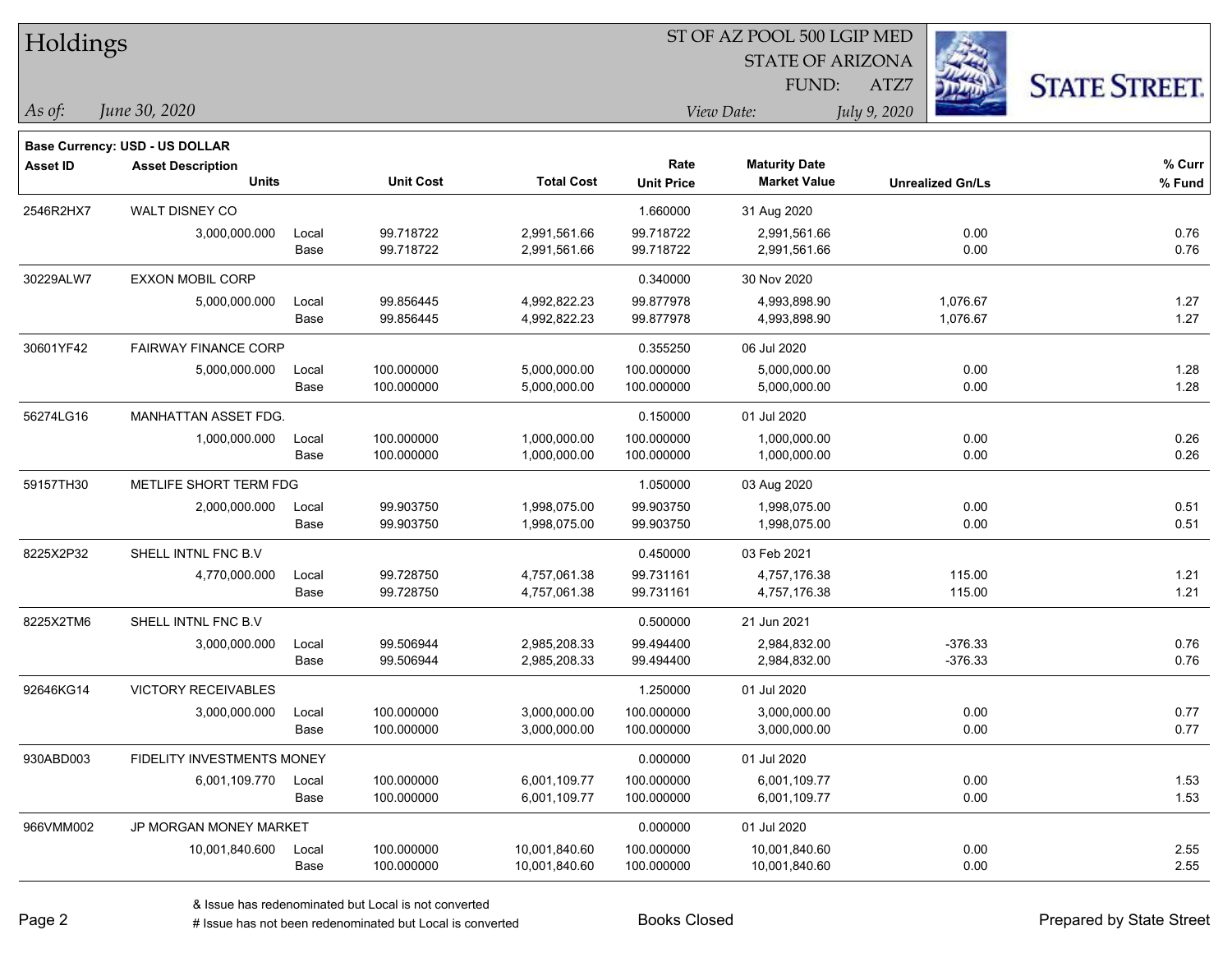| Holdings               |                                               |       |                  |                   | ST OF AZ POOL 500 LGIP MED |                         |                         |                      |  |  |  |
|------------------------|-----------------------------------------------|-------|------------------|-------------------|----------------------------|-------------------------|-------------------------|----------------------|--|--|--|
|                        |                                               |       |                  |                   |                            | <b>STATE OF ARIZONA</b> |                         |                      |  |  |  |
|                        |                                               |       |                  |                   |                            | FUND:                   | ATZ7                    | <b>STATE STREET.</b> |  |  |  |
| $\vert$ As of:         | June 30, 2020                                 |       |                  |                   |                            | View Date:              | July 9, 2020            |                      |  |  |  |
|                        | <b>Base Currency: USD - US DOLLAR</b>         |       |                  |                   |                            |                         |                         |                      |  |  |  |
| Asset ID               | <b>Asset Description</b>                      |       |                  |                   | Rate                       | <b>Maturity Date</b>    |                         | % Curr               |  |  |  |
|                        | <b>Units</b>                                  |       | <b>Unit Cost</b> | <b>Total Cost</b> | <b>Unit Price</b>          | <b>Market Value</b>     | <b>Unrealized Gn/Ls</b> | % Fund               |  |  |  |
| 979QHR003              | SOUTH STREET REPO                             |       |                  |                   | 0.130000                   | 01 Jul 2020             |                         |                      |  |  |  |
|                        | 16,000,000.000                                | Local | 100.000000       | 16,000,000.00     | 100.000000                 | 16,000,000.00           | 0.00                    | 4.08                 |  |  |  |
|                        |                                               | Base  | 100.000000       | 16,000,000.00     | 100.000000                 | 16,000,000.00           | 0.00                    | 4.08                 |  |  |  |
| <b>US DOLLAR Total</b> |                                               |       |                  |                   |                            |                         |                         |                      |  |  |  |
|                        | 81,772,950.370                                | Local |                  | 81,686,018.43     |                            | 81,709,204.29           | 23,185.86               | 20.85                |  |  |  |
|                        |                                               | Base  |                  | 81,686,018.43     |                            | 81,709,204.29           | 23,185.86               | 20.85                |  |  |  |
|                        | <b>CASH EQUIVALENT Total</b>                  |       |                  |                   |                            |                         |                         |                      |  |  |  |
|                        | 81,772,950.370                                | Base  |                  | 81,686,018.43     |                            | 81,709,204.29           | 23,185.86               | 20.85                |  |  |  |
| <b>FIXED INCOME</b>    |                                               |       |                  |                   |                            |                         |                         |                      |  |  |  |
| <b>US DOLLAR</b>       |                                               |       |                  |                   |                            |                         | Exchange Rate:          | 1.000000             |  |  |  |
| 025816CD9              | AMERICAN EXPRESS CO SR UNSECURED 05/22 2.75   |       |                  |                   | 2.750000                   | 20 May 2022             |                         |                      |  |  |  |
|                        | 4,000,000.000                                 | Local | 99.924672        | 3,996,986.86      | 103.823802                 | 4,152,952.08            | 155,965.22              | 1.06                 |  |  |  |
|                        |                                               | Base  | 99.924672        | 3,996,986.86      | 103.823802                 | 4,152,952.08            | 155,965.22              | 1.06                 |  |  |  |
| 025816CG2              | AMERICAN EXPRESS CO SR UNSECURED 07/24 2.5    |       |                  |                   | 2.500000                   | 30 Jul 2024             |                         |                      |  |  |  |
|                        | 5,000,000.000                                 | Local | 99.737395        | 4,986,869.73      | 105.843242                 | 5,292,162.10            | 305,292.37              | 1.35                 |  |  |  |
|                        |                                               | Base  | 99.737395        | 4,986,869.73      | 105.843242                 | 5,292,162.10            | 305,292.37              | 1.35                 |  |  |  |
| 02582JHS2              | AMERICAN EXPRESS CREDIT ACCOUN AMXCA 2018 3 A |       |                  |                   | 0.504750                   | 15 Oct 2025             |                         |                      |  |  |  |
|                        | 4,000,000.000                                 | Local | 100.000000       | 4,000,000.00      | 100.294560                 | 4,011,782.40            | 11,782.40               | 1.02                 |  |  |  |
| Original Face:         | 4,000,000.000                                 | Base  | 100.000000       | 4,000,000.00      | 100.294560                 | 4,011,782.40            | 11,782.40               | 1.02                 |  |  |  |
| 02665WCC3              | AMERICAN HONDA FINANCE SR UNSECURED 02/21 VAR |       |                  |                   | 0.644630                   | 12 Feb 2021             |                         |                      |  |  |  |
|                        | 5,000,000.000                                 | Local | 100.000000       | 5,000,000.00      | 99.857376                  | 4,992,868.80            | $-7,131.20$             | 1.27                 |  |  |  |
|                        |                                               | Base  | 100.000000       | 5,000,000.00      | 99.857376                  | 4,992,868.80            | $-7,131.20$             | 1.27                 |  |  |  |
| 037833CP3              | APPLE INC SR UNSECURED 05/22 VAR              |       |                  |                   | 0.797630                   | 11 May 2022             |                         |                      |  |  |  |
|                        | 7,000,000.000                                 | Local | 100.000000       | 7,000,000.00      | 100.450000                 | 7,031,500.00            | 31,500.00               | 1.79                 |  |  |  |
|                        |                                               | Base  | 100.000000       | 7,000,000.00      | 100.450000                 | 7,031,500.00            | 31,500.00               | 1.79                 |  |  |  |
| 037833DM9              | APPLE INC SR UNSECURED 09/24 1.8              |       |                  |                   | 1.800000                   | 11 Sep 2024             |                         |                      |  |  |  |
|                        | 2,000,000.000                                 | Local | 99.809323        | 1,996,186.46      | 104.719757                 | 2,094,395.14            | 98,208.68               | 0.53                 |  |  |  |
|                        |                                               | Base  | 99.809323        | 1,996,186.46      | 104.719757                 | 2,094,395.14            | 98,208.68               | 0.53                 |  |  |  |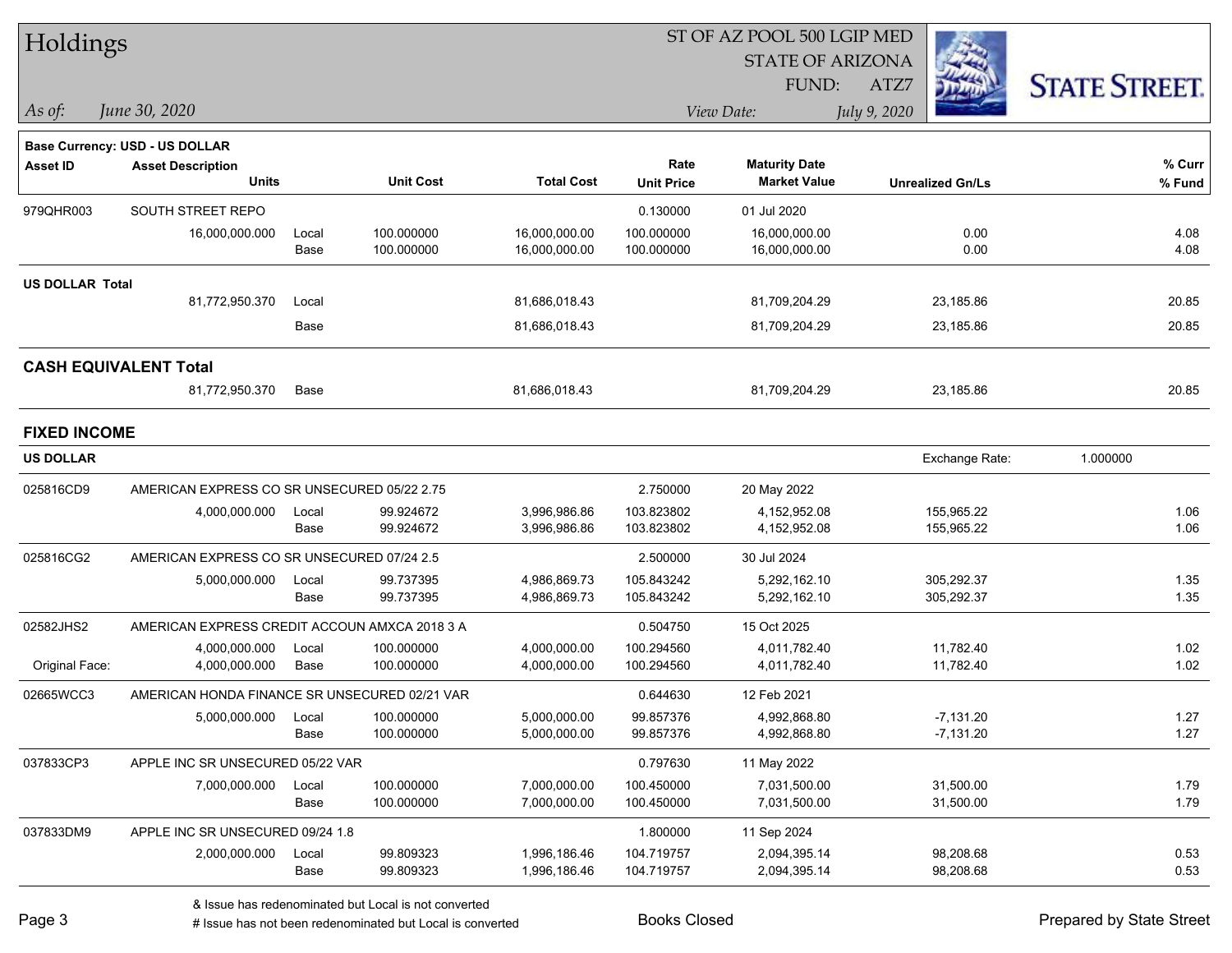| Holdings        |                                               |       |                  |                   | 51 OF AZ POOL 500 LGIP MED |                         |                         |                      |  |  |  |
|-----------------|-----------------------------------------------|-------|------------------|-------------------|----------------------------|-------------------------|-------------------------|----------------------|--|--|--|
|                 |                                               |       |                  |                   |                            | <b>STATE OF ARIZONA</b> | Ż.                      |                      |  |  |  |
|                 |                                               |       |                  |                   |                            | FUND:                   | ATZ7                    | <b>STATE STREET.</b> |  |  |  |
| As of:          | June 30, 2020                                 |       |                  |                   |                            | View Date:              |                         |                      |  |  |  |
|                 |                                               |       |                  |                   |                            |                         | July 9, 2020            |                      |  |  |  |
|                 | Base Currency: USD - US DOLLAR                |       |                  |                   |                            |                         |                         |                      |  |  |  |
| <b>Asset ID</b> | <b>Asset Description</b>                      |       |                  |                   | Rate                       | <b>Maturity Date</b>    |                         | % Curr               |  |  |  |
|                 | <b>Units</b>                                  |       | <b>Unit Cost</b> | <b>Total Cost</b> | <b>Unit Price</b>          | <b>Market Value</b>     | <b>Unrealized Gn/Ls</b> | % Fund               |  |  |  |
| 037833DT4       | APPLE INC SR UNSECURED 05/25 1.125            |       |                  |                   | 1.125000                   | 11 May 2025             |                         |                      |  |  |  |
|                 | 5,000,000.000                                 | Local | 99.826083        | 4,991,304.15      | 102.109346                 | 5,105,467.30            | 114, 163. 15            | 1.30                 |  |  |  |
|                 |                                               | Base  | 99.826083        | 4,991,304.15      | 102.109346                 | 5,105,467.30            | 114,163.15              | 1.30                 |  |  |  |
| 06048WB82       | BANK OF AMERICA CORP SR UNSECURED 08/24 VAR   |       |                  |                   | 2.400000                   | 23 Aug 2024             |                         |                      |  |  |  |
|                 | 2,000,000.000                                 | Local | 100.000000       | 2,000,000.00      | 99.280957                  | 1,985,619.14            | $-14,380.86$            | 0.51                 |  |  |  |
|                 |                                               | Base  | 100.000000       | 2,000,000.00      | 99.280957                  | 1,985,619.14            | $-14,380.86$            | 0.51                 |  |  |  |
| 06048WXT2       | BANK OF AMERICA CORP SR UNSECURED 09/21 VAR   |       |                  |                   | 2.000000                   | 26 Sep 2021             |                         |                      |  |  |  |
|                 | 2,000,000.000                                 | Local | 100.000000       | 2,000,000.00      | 100.338000                 | 2,006,760.00            | 6,760.00                | 0.51                 |  |  |  |
|                 |                                               | Base  | 100.000000       | 2,000,000.00      | 100.338000                 | 2,006,760.00            | 6,760.00                | 0.51                 |  |  |  |
| 06051GFT1       | BANK OF AMERICA CORP SR UNSECURED 10/20 2.625 |       |                  |                   | 2.625000                   | 19 Oct 2020             |                         |                      |  |  |  |
|                 | 5,810,000.000                                 | Local | 100.050179       | 5,812,915.42      | 100.679675                 | 5,849,489.12            | 36,573.70               | 1.49                 |  |  |  |
|                 |                                               | Base  | 100.050179       | 5,812,915.42      | 100.679675                 | 5,849,489.12            | 36,573.70               | 1.49                 |  |  |  |
| 06051GHF9       | BANK OF AMERICA CORP SR UNSECURED 03/24 VAR   |       |                  |                   | 3.550000                   | 05 Mar 2024             |                         |                      |  |  |  |
|                 | 3,564,000.000                                 | Local | 102.802851       | 3,663,893.62      | 106.896214                 | 3,809,781.07            | 145,887.45              | 0.97                 |  |  |  |
|                 |                                               | Base  | 102.802851       | 3,663,893.62      | 106.896214                 | 3,809,781.07            | 145,887.45              | 0.97                 |  |  |  |
| 06367WF99       | BANK OF MONTREAL SR UNSECURED 05/23 VAR       |       |                  |                   | 1.100000                   | 12 May 2023             |                         |                      |  |  |  |
|                 | 3,000,000.000                                 | Local | 100.000000       | 3,000,000.00      | 99.664446                  | 2,989,933.38            | $-10,066.62$            | 0.76                 |  |  |  |
|                 |                                               | Base  | 100.000000       | 3,000,000.00      | 99.664446                  | 2,989,933.38            | $-10,066.62$            | 0.76                 |  |  |  |
| 06367WWB5       | BANK OF MONTREAL SR UNSECURED 02/25 2.25      |       |                  |                   | 2.250000                   | 19 Feb 2025             |                         |                      |  |  |  |
|                 | 3,000,000.000                                 | Local | 100.000000       | 3,000,000.00      | 99.917688                  | 2,997,530.64            | $-2,469.36$             | 0.76                 |  |  |  |
|                 |                                               | Base  | 100.000000       | 3,000,000.00      | 99.917688                  | 2,997,530.64            | $-2,469.36$             | 0.76                 |  |  |  |
| 06406RAL1       | BANK OF NY MELLON CORP SR UNSECURED 10/24 2.1 |       |                  |                   | 2.100000                   | 24 Oct 2024             |                         |                      |  |  |  |
|                 | 3,000,000.000                                 | Local | 99.849042        | 2.995.471.26      | 105.370909                 | 3, 161, 127. 27         | 165,656.01              | 0.81                 |  |  |  |
|                 |                                               | Base  | 99.849042        | 2,995,471.26      | 105.370909                 | 3, 161, 127. 27         | 165,656.01              | 0.81                 |  |  |  |
| 064159SH0       | BANK OF NOVA SCOTIA SR UNSECURED 11/22 2      |       |                  |                   | 2.000000                   | 15 Nov 2022             |                         |                      |  |  |  |
|                 | 3,000,000.000                                 | Local | 99.976152        | 2,999,284.55      | 103.177276                 | 3,095,318.28            | 96,033.73               | 0.79                 |  |  |  |
|                 |                                               | Base  | 99.976152        | 2,999,284.55      | 103.177276                 | 3,095,318.28            | 96,033.73               | 0.79                 |  |  |  |
| 07330NAT2       | TRUIST BANK SR UNSECURED 12/24 2.15           |       |                  |                   | 2.150000                   | 06 Dec 2024             |                         |                      |  |  |  |
|                 | 5,000,000.000                                 | Local | 99.849688        | 4,992,484.41      | 105.161807                 | 5,258,090.35            | 265,605.94              | 1.34                 |  |  |  |
|                 |                                               | Base  | 99.849688        | 4,992,484.41      | 105.161807                 | 5,258,090.35            | 265,605.94              | 1.34                 |  |  |  |
|                 |                                               |       |                  |                   |                            |                         |                         |                      |  |  |  |

 $\overline{B}$   $\overline{B}$   $\overline{B}$   $\overline{B}$   $\overline{C}$   $\overline{D}$   $\overline{D}$   $\overline{D}$   $\overline{D}$   $\overline{D}$   $\overline{D}$   $\overline{D}$   $\overline{D}$   $\overline{D}$   $\overline{D}$   $\overline{D}$   $\overline{D}$   $\overline{D}$   $\overline{D}$   $\overline{D}$   $\overline{D}$   $\overline{D}$   $\overline{D}$   $\overline{D}$   $\overline{$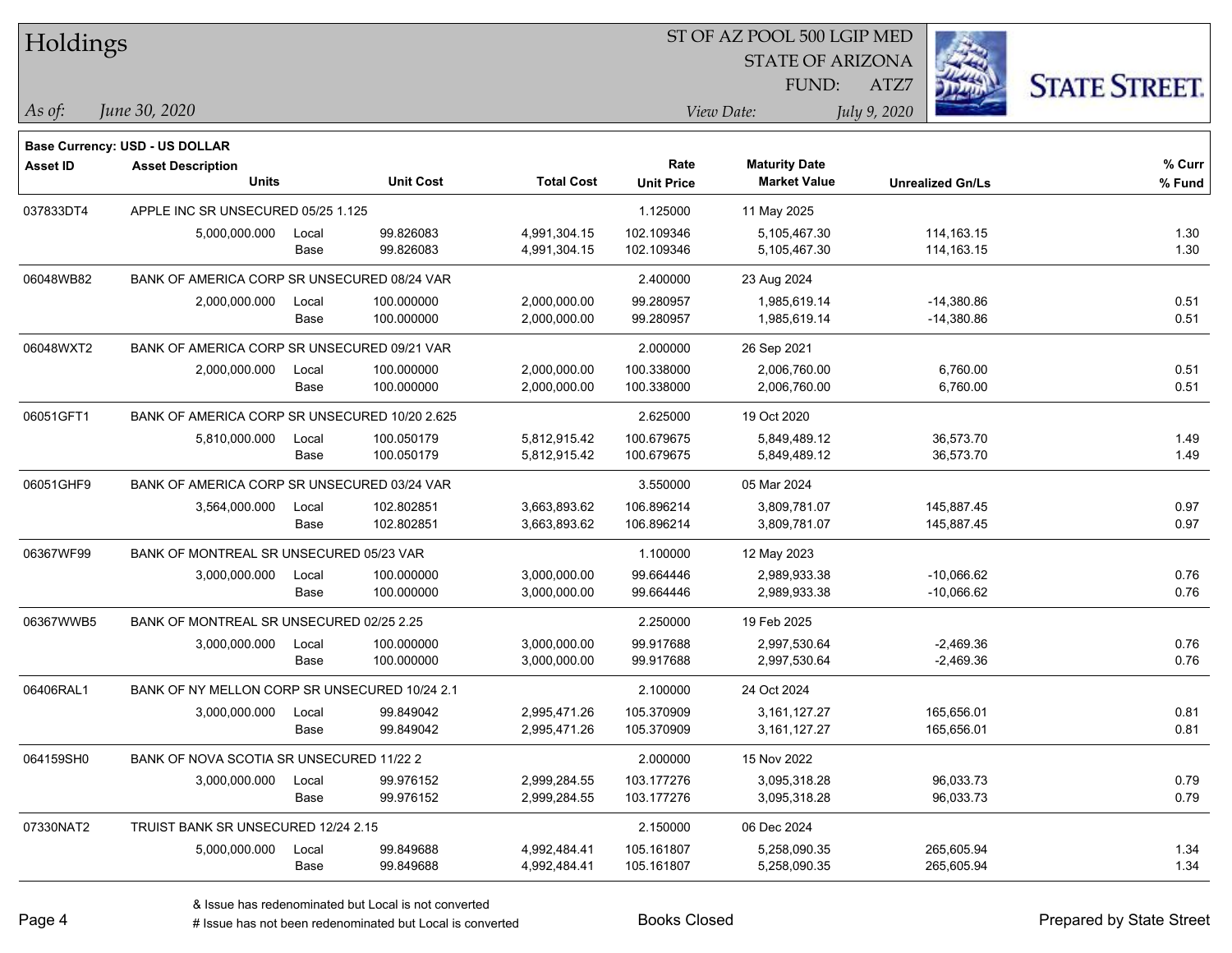| Holdings        |                                                  |       |                  |                   | 51 OF AZ POOL 500 LGIP MED |                         |                         |                      |  |  |
|-----------------|--------------------------------------------------|-------|------------------|-------------------|----------------------------|-------------------------|-------------------------|----------------------|--|--|
|                 |                                                  |       |                  |                   |                            | <b>STATE OF ARIZONA</b> |                         |                      |  |  |
|                 |                                                  |       |                  |                   |                            | FUND:                   | ATZ7                    | <b>STATE STREET.</b> |  |  |
| $\vert$ As of:  | June 30, 2020                                    |       |                  |                   |                            | View Date:              | July 9, 2020            |                      |  |  |
|                 |                                                  |       |                  |                   |                            |                         |                         |                      |  |  |
|                 | <b>Base Currency: USD - US DOLLAR</b>            |       |                  |                   |                            |                         |                         |                      |  |  |
| <b>Asset ID</b> | <b>Asset Description</b>                         |       |                  |                   | Rate                       | <b>Maturity Date</b>    |                         | % Curr               |  |  |
|                 | <b>Units</b>                                     |       | <b>Unit Cost</b> | <b>Total Cost</b> | <b>Unit Price</b>          | <b>Market Value</b>     | <b>Unrealized Gn/Ls</b> | % Fund               |  |  |
| 126650CT5       | CVS HEALTH CORP SR UNSECURED 06/21 2.125         |       |                  |                   | 2.125000                   | 01 Jun 2021             |                         |                      |  |  |
|                 | 2,000,000.000                                    | Local | 99.952932        | 1,999,058.63      | 101.317339                 | 2,026,346.78            | 27,288.15               | 0.52                 |  |  |
|                 |                                                  | Base  | 99.952932        | 1,999,058.63      | 101.317339                 | 2,026,346.78            | 27,288.15               | 0.52                 |  |  |
| 126802DH7       | CABELA S MASTER CREDIT CARD TR CABMT 2015 2 A1   |       |                  |                   | 2.250000                   | 17 Jul 2023             |                         |                      |  |  |
|                 | 1,000,000.000                                    | Local | 99.984881        | 999,848.81        | 100.061200                 | 1,000,612.00            | 763.19                  | 0.26                 |  |  |
| Original Face:  | 1,000,000.000                                    | Base  | 99.984881        | 999,848.81        | 100.061200                 | 1,000,612.00            | 763.19                  | 0.26                 |  |  |
| 126802DJ3       | CABELA S MASTER CREDIT CARD TR CABMT 2015 2 A2   |       |                  |                   | 0.854750                   | 17 Jul 2023             |                         |                      |  |  |
|                 | 2,000,000.000                                    | Local | 100.000000       | 2,000,000.00      | 100.020600                 | 2,000,412.00            | 412.00                  | 0.51                 |  |  |
| Original Face:  | 2,000,000.000                                    | Base  | 100.000000       | 2,000,000.00      | 100.020600                 | 2,000,412.00            | 412.00                  | 0.51                 |  |  |
| 136069TZ4       | CANADIAN IMPERIAL BANK SR UNSECURED 06/22 VAR    |       |                  |                   | 1.040880                   | 16 Jun 2022             |                         |                      |  |  |
|                 | 3,000,000.000                                    | Local | 100.000000       | 3,000,000.00      | 100.747960                 | 3,022,438.80            | 22,438.80               | 0.77                 |  |  |
|                 |                                                  | Base  | 100.000000       | 3,000,000.00      | 100.747960                 | 3,022,438.80            | 22,438.80               | 0.77                 |  |  |
| 14315EAB6       | CARMAX AUTO OWNER TRUST CARMX 2018 4 A2A         |       |                  |                   | 3.110000                   | 15 Feb 2022             |                         |                      |  |  |
|                 | 592,471.200                                      | Local | 99.999561        | 592,468.60        | 100.292120                 | 594,201.93              | 1,733.33                | 0.15                 |  |  |
| Original Face:  | 3,000,000.000                                    | Base  | 99.999561        | 592,468.60        | 100.292120                 | 594,201.93              | 1,733.33                | 0.15                 |  |  |
| 172967KK6       | CITIGROUP INC SR UNSECURED 03/21 2.7             |       |                  |                   | 2.700000                   | 30 Mar 2021             |                         |                      |  |  |
|                 | 2,370,000.000                                    | Local | 100.078303       | 2,371,855.79      | 101.627948                 | 2,408,582.37            | 36,726.58               | 0.61                 |  |  |
|                 |                                                  | Base  | 100.078303       | 2,371,855.79      | 101.627948                 | 2,408,582.37            | 36,726.58               | 0.61                 |  |  |
| 17327TSA5       | CITIGROUP GLOBAL MARKETS COMPANY GUAR 07/24 VAR  |       |                  |                   | 2.500000                   | 31 Jul 2024             |                         |                      |  |  |
|                 | 2,000,000.000                                    | Local | 100.000000       | 2,000,000.00      | 100.157540                 | 2,003,150.80            | 3,150.80                | 0.51                 |  |  |
|                 |                                                  | Base  | 100.000000       | 2,000,000.00      | 100.157540                 | 2,003,150.80            | 3,150.80                | 0.51                 |  |  |
| 17328VAD2       | CITIGROUP GLOBAL MARKETS COMPANY GUAR 03/25 2    |       |                  |                   | 2.000000                   | 31 Mar 2025             |                         |                      |  |  |
|                 | 2,155,000.000                                    | Local | 100.000000       | 2,155,000.00      | 100.539812                 | 2,166,632.95            | 11,632.95               | 0.55                 |  |  |
|                 |                                                  | Base  | 100.000000       | 2,155,000.00      | 100.539812                 | 2,166,632.95            | 11,632.95               | 0.55                 |  |  |
| 254687FK7       | WALT DISNEY COMPANY/THE COMPANY GUAR 08/24 1.75  |       |                  |                   | 1.750000                   | 30 Aug 2024             |                         |                      |  |  |
|                 | 5,000,000.000                                    | Local | 99.660190        | 4,983,009.50      | 103.644000                 | 5,182,200.00            | 199,190.50              | 1.32                 |  |  |
|                 |                                                  | Base  | 99.660190        | 4,983,009.50      | 103.644000                 | 5,182,200.00            | 199,190.50              | 1.32                 |  |  |
| 30231GBC5       | EXXON MOBIL CORPORATION SR UNSECURED 08/24 2.019 |       |                  |                   | 2.019000                   | 16 Aug 2024             |                         |                      |  |  |
|                 | 5,000,000.000                                    | Local | 100.000000       | 5,000,000.00      | 104.385014                 | 5,219,250.70            | 219,250.70              | 1.33                 |  |  |
|                 |                                                  | Base  | 100.000000       | 5,000,000.00      | 104.385014                 | 5,219,250.70            | 219,250.70              | 1.33                 |  |  |

 $STOT$   $BT A Z DOQI$  500 LGIP MED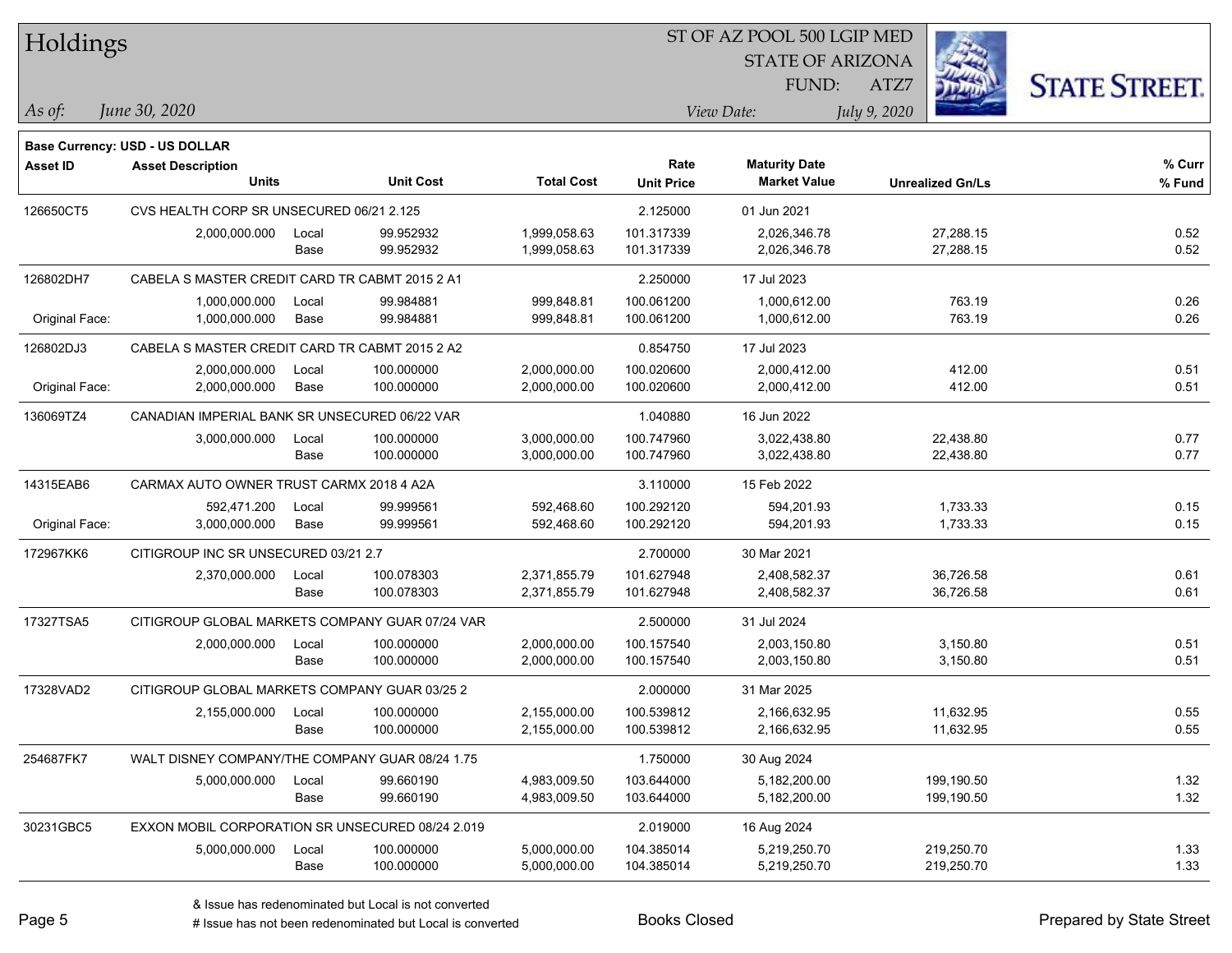|  | Holdings |
|--|----------|
|  |          |

### ST OF AZ POOL 500 LGIP MED

STATE OF ARIZONA



*June 30, 2020 As of: View Date: July 9, 2020*

**Base Currency: USD - US DOLLAR**

ATZ7 FUND:

| Asset ID       | <b>Asset Description</b><br><b>Units</b>    |       | <b>Unit Cost</b>                                   | <b>Total Cost</b> | Rate<br><b>Unit Price</b> | <b>Maturity Date</b><br><b>Market Value</b> | <b>Unrealized Gn/Ls</b> | % Curr<br>% Fund |
|----------------|---------------------------------------------|-------|----------------------------------------------------|-------------------|---------------------------|---------------------------------------------|-------------------------|------------------|
| 30303KAA4      |                                             |       | FRESB MULTIFAMILY MORTGAGE PAS FRESB 2017 SB35 A5F |                   | 2.250000                  | 25 Jun 2022                                 |                         |                  |
|                | 2,599,728.110                               | Local | 100.000000                                         | 2,599,728.11      | 102.957400                | 2,676,612.47                                | 76,884.36               | 0.68             |
| Original Face: | 5,126,000.000                               | Base  | 100.000000                                         | 2,599,728.11      | 102.957400                | 2,676,612.47                                | 76,884.36               | 0.68             |
| 3128M8RU0      | FED HM LN PC POOL G06499 FG 03/41 FIXED 4   |       |                                                    |                   | 4.000000                  | 01 Mar 2041                                 |                         |                  |
|                | 580,679.710                                 | Local | 103.279136                                         | 599,720.99        | 111.116492                | 645,230.92                                  | 45,509.93               | 0.16             |
| Original Face: | 2,090,000.000                               | Base  | 103.279136                                         | 599,720.99        | 111.116492                | 645,230.92                                  | 45,509.93               | 0.16             |
| 3128MMHX4      | FED HM LN PC POOL G18245 FG 03/23 FIXED 4.5 |       |                                                    |                   | 4.500000                  | 01 Mar 2023                                 |                         |                  |
|                | 1,645.640                                   | Local | 100.593082                                         | 1,655.40          | 105.850565                | 1,741.92                                    | 86.52                   | 0.00             |
| Original Face: | 250,000.000                                 | Base  | 100.593082                                         | 1,655.40          | 105.850565                | 1,741.92                                    | 86.52                   | 0.00             |
| 3128MMK36      | FED HM LN PC POOL G18313 FG 06/24 FIXED 4.5 |       |                                                    |                   | 4.500000                  | 01 Jun 2024                                 |                         |                  |
|                | 24,031.150                                  | Local | 100.074237                                         | 24,048.99         | 106.256182                | 25,534.58                                   | 1,485.59                | 0.01             |
| Original Face: | 1,000,000.000                               | Base  | 100.074237                                         | 24,048.99         | 106.256182                | 25,534.58                                   | 1,485.59                | 0.01             |
| 3128MMKJ1      | FED HM LN PC POOL G18296 FG 02/24 FIXED 4.5 |       |                                                    |                   | 4.500000                  | 01 Feb 2024                                 |                         |                  |
|                | 26,742.210                                  | Local | 100.429845                                         | 26,857.16         | 105.737982                | 28,276.67                                   | 1,419.51                | 0.01             |
| Original Face: | 2,206,300.000                               | Base  | 100.429845                                         | 26,857.16         | 105.737982                | 28,276.67                                   | 1,419.51                | 0.01             |
| 3128MMN33      | FED HM LN PC POOL G18409 FG 11/26 FIXED 3   |       |                                                    |                   | 3.000000                  | 01 Nov 2026                                 |                         |                  |
|                | 522,610.700                                 | Local | 101.139856                                         | 528,567.71        | 105.304282                | 550,331.45                                  | 21,763.74               | 0.14             |
| Original Face: | 5,000,000.000                               | Base  | 101.139856                                         | 528,567.71        | 105.304282                | 550,331.45                                  | 21,763.74               | 0.14             |
| 3128MMQT3      | FED HM LN PC POOL G18465 FG 05/28 FIXED 2.5 |       |                                                    |                   | 2.500000                  | 01 May 2028                                 |                         |                  |
|                | 1,485,684.850                               | Local | 101.719983                                         | 1,511,238.37      | 104.979903                | 1,559,670.51                                | 48,432.14               | 0.40             |
| Original Face: | 5,000,000.000                               | Base  | 101.719983                                         | 1,511,238.37      | 104.979903                | 1,559,670.51                                | 48,432.14               | 0.40             |
| 3128PMY87      | FED HM LN PC POOL J09735 FG 06/24 FIXED 4.5 |       |                                                    |                   | 4.500000                  | 01 Jun 2024                                 |                         |                  |
|                | 21,442.890                                  | Local | 100.754562                                         | 21,604.69         | 105.987264                | 22,726.73                                   | 1,122.04                | 0.01             |
| Original Face: | 1,000,000.000                               | Base  | 100.754562                                         | 21,604.69         | 105.987264                | 22,726.73                                   | 1,122.04                | 0.01             |
| 3128PR3M9      | FED HM LN PC POOL J12604 FG 07/25 FIXED 4   |       |                                                    |                   | 4.000000                  | 01 Jul 2025                                 |                         |                  |
|                | 258,131.640                                 | Local | 100.985110                                         | 260,674.52        | 105.800642                | 273,104.93                                  | 12,430.41               | 0.07             |
| Original Face: | 6,000,000.000                               | Base  | 100.985110                                         | 260,674.52        | 105.800642                | 273,104.93                                  | 12,430.41               | 0.07             |
| 3128PSKA4      | FED HM LN PC POOL J12989 FG 09/25 FIXED 3.5 |       |                                                    |                   | 3.500000                  | 01 Sep 2025                                 |                         |                  |
|                | 254,354.900                                 | Local | 101.302393                                         | 257,667.60        | 105.077601                | 267,270.03                                  | 9,602.43                | 0.07             |
| Original Face: | 5,000,000.000                               | Base  | 101.302393                                         | 257,667.60        | 105.077601                | 267,270.03                                  | 9,602.43                | 0.07             |

A ISSUE ISSUE ISSUE ISSUE ISSUE ISSUE ISSUE ISSUE ISSUE ISSUE ISSUE ISSUE ISSUE ISSUE ISSUE ISSUE ISSUE ISSUE I<br>
# Issue has not been redenominated but Local is converted **BOOKS** Closed **Prepared by State Street**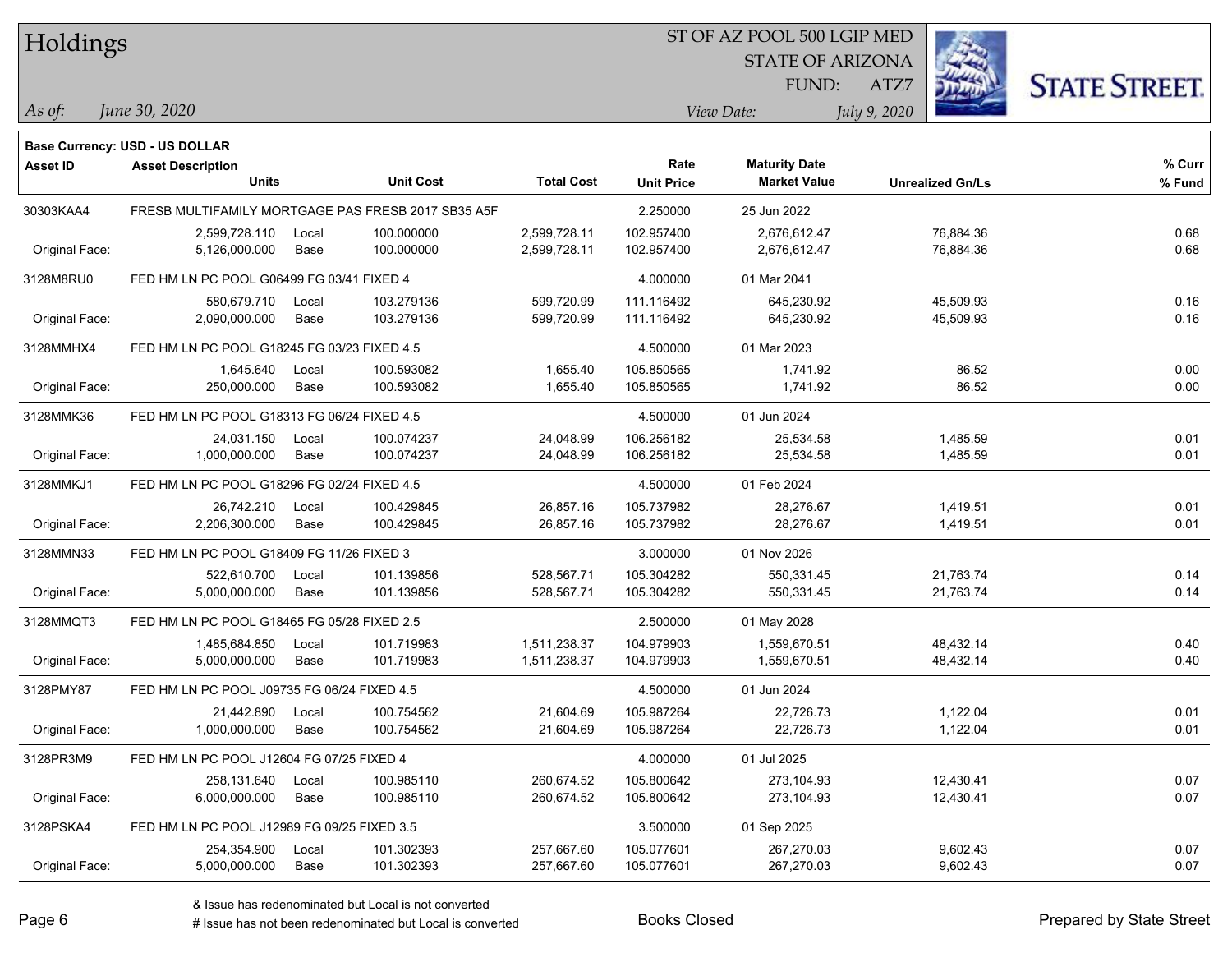| Holdings        |                                             |       |                  |                   | 51 OF AZ POOL 500 LGIP MED |                         |                         |                     |  |  |
|-----------------|---------------------------------------------|-------|------------------|-------------------|----------------------------|-------------------------|-------------------------|---------------------|--|--|
|                 |                                             |       |                  |                   |                            | <b>STATE OF ARIZONA</b> | in 1979.                |                     |  |  |
|                 |                                             |       |                  |                   |                            | <b>FUND:</b>            | ATZ7                    | <b>STATE STREET</b> |  |  |
| $\vert$ As of:  | June 30, 2020                               |       |                  |                   |                            | View Date:              | July 9, 2020            |                     |  |  |
|                 |                                             |       |                  |                   |                            |                         |                         |                     |  |  |
|                 | Base Currency: USD - US DOLLAR              |       |                  |                   |                            |                         |                         |                     |  |  |
| <b>Asset ID</b> | <b>Asset Description</b>                    |       |                  |                   | Rate                       | <b>Maturity Date</b>    |                         | % Curr              |  |  |
|                 | <b>Units</b>                                |       | <b>Unit Cost</b> | <b>Total Cost</b> | <b>Unit Price</b>          | <b>Market Value</b>     | <b>Unrealized Gn/Ls</b> | % Fund              |  |  |
| 31292LFA8       | FED HM LN PC POOL C03761 FG 02/42 FIXED 3.5 |       |                  |                   | 3.500000                   | 01 Feb 2042             |                         |                     |  |  |
|                 | 1,510,540.200                               | Local | 103.627484       | 1,565,334.81      | 108.149119                 | 1,633,635.92            | 68,301.11               | 0.42                |  |  |
| Original Face:  | 5,000,000.000                               | Base  | 103.627484       | 1,565,334.81      | 108.149119                 | 1,633,635.92            | 68,301.11               | 0.42                |  |  |
| 312936EV5       | FED HM LN PC POOL A89148 FG 10/39 FIXED 4   |       |                  |                   | 4.000000                   | 01 Oct 2039             |                         |                     |  |  |
|                 | 994,688.080                                 | Local | 103.508939       | 1,029,591.08      | 109.838109                 | 1,092,546.58            | 62,955.50               | 0.28                |  |  |
| Original Face:  | 5,700,000.000                               | Base  | 103.508939       | 1,029,591.08      | 109.838109                 | 1,092,546.58            | 62,955.50               | 0.28                |  |  |
| 312944H79       | FED HM LN PC POOL A95654 FG 12/40 FIXED 4   |       |                  |                   | 4.000000                   | 01 Dec 2040             |                         |                     |  |  |
|                 | 443,607.360                                 | Local | 103.266456       | 458,097.60        | 111.115024                 | 492,914.42              | 34,816.82               | 0.13                |  |  |
| Original Face:  | 2,000,000.000                               | Base  | 103.266456       | 458,097.60        | 111.115024                 | 492,914.42              | 34,816.82               | 0.13                |  |  |
| 3130AJA90       | FEDERAL HOME LOAN BANK BONDS 08/24 1.77     |       |                  |                   | 1.770000                   | 28 Aug 2024             |                         |                     |  |  |
|                 | 3,000,000.000                               | Local | 100.082194       | 3,002,465.83      | 100.147718                 | 3,004,431.54            | 1,965.71                | 0.77                |  |  |
|                 |                                             | Base  | 100.082194       | 3,002,465.83      | 100.147718                 | 3,004,431.54            | 1,965.71                | 0.77                |  |  |
| 3133ELE67       | FEDERAL FARM CREDIT BANK BONDS 06/24 0.58   |       |                  |                   | 0.580000                   | 03 Jun 2024             |                         |                     |  |  |
|                 | 5,000,000.000                               | Local | 100.000000       | 5,000,000.00      | 99.963170                  | 4,998,158.50            | $-1,841.50$             | 1.28                |  |  |
|                 |                                             | Base  | 100.000000       | 5,000,000.00      | 99.963170                  | 4,998,158.50            | $-1,841.50$             | 1.28                |  |  |
| 3133ELTC8       | FEDERAL FARM CREDIT BANK BONDS 03/25 1.125  |       |                  |                   | 1.125000                   | 17 Mar 2025             |                         |                     |  |  |
|                 | 3,000,000.000                               | Local | 100.017030       | 3,000,510.90      | 100.232463                 | 3,006,973.89            | 6,462.99                | 0.77                |  |  |
|                 |                                             | Base  | 100.017030       | 3,000,510.90      | 100.232463                 | 3,006,973.89            | 6,462.99                | 0.77                |  |  |
| 3134GVB31       | FREDDIE MAC NOTES 05/25 0.75                |       |                  |                   | 0.750000                   | 28 May 2025             |                         |                     |  |  |
|                 | 3,000,000.000                               | Local | 100.000000       | 3,000,000.00      | 100.022060                 | 3,000,661.80            | 661.80                  | 0.77                |  |  |
|                 |                                             | Base  | 100.000000       | 3,000,000.00      | 100.022060                 | 3,000,661.80            | 661.80                  | 0.77                |  |  |
| 3135G0U92       | <b>FANNIE MAE NOTES 01/22 2.625</b>         |       |                  |                   | 2.625000                   | 11 Jan 2022             |                         |                     |  |  |
|                 | 2,000,000.000                               | Local | 99.963277        | 1,999,265.54      | 103.703545                 | 2,074,070.90            | 74,805.36               | 0.53                |  |  |
|                 |                                             | Base  | 99.963277        | 1,999,265.54      | 103.703545                 | 2,074,070.90            | 74,805.36               | 0.53                |  |  |
| 3136ALSW2       | FANNIE MAE FNR 2014 68 MA                   |       |                  |                   | 3.000000                   | 25 Nov 2040             |                         |                     |  |  |
|                 | 1,751,021.160                               | Local | 101.900080       | 1,784,291.97      | 102.859510                 | 1,801,091.79            | 16,799.82               | 0.46                |  |  |
| Original Face:  | 5,300,000.000                               | Base  | 101.900080       | 1,784,291.97      | 102.859510                 | 1,801,091.79            | 16,799.82               | 0.46                |  |  |
| 3136B7L41       | FANNIE MAE FNR 2019 77 LV                   |       |                  |                   | 3.000000                   | 25 May 2031             |                         |                     |  |  |
|                 | 2,887,584.960                               | Local | 102.877802       | 2,970,683.94      | 106.880440                 | 3,086,263.51            | 115,579.57              | 0.79                |  |  |
| Original Face:  | 3,000,000.000                               | Base  | 102.877802       | 2,970,683.94      | 106.880440                 | 3,086,263.51            | 115,579.57              | 0.79                |  |  |

 $STOTAT$  AZ POOL 500 LGIP MED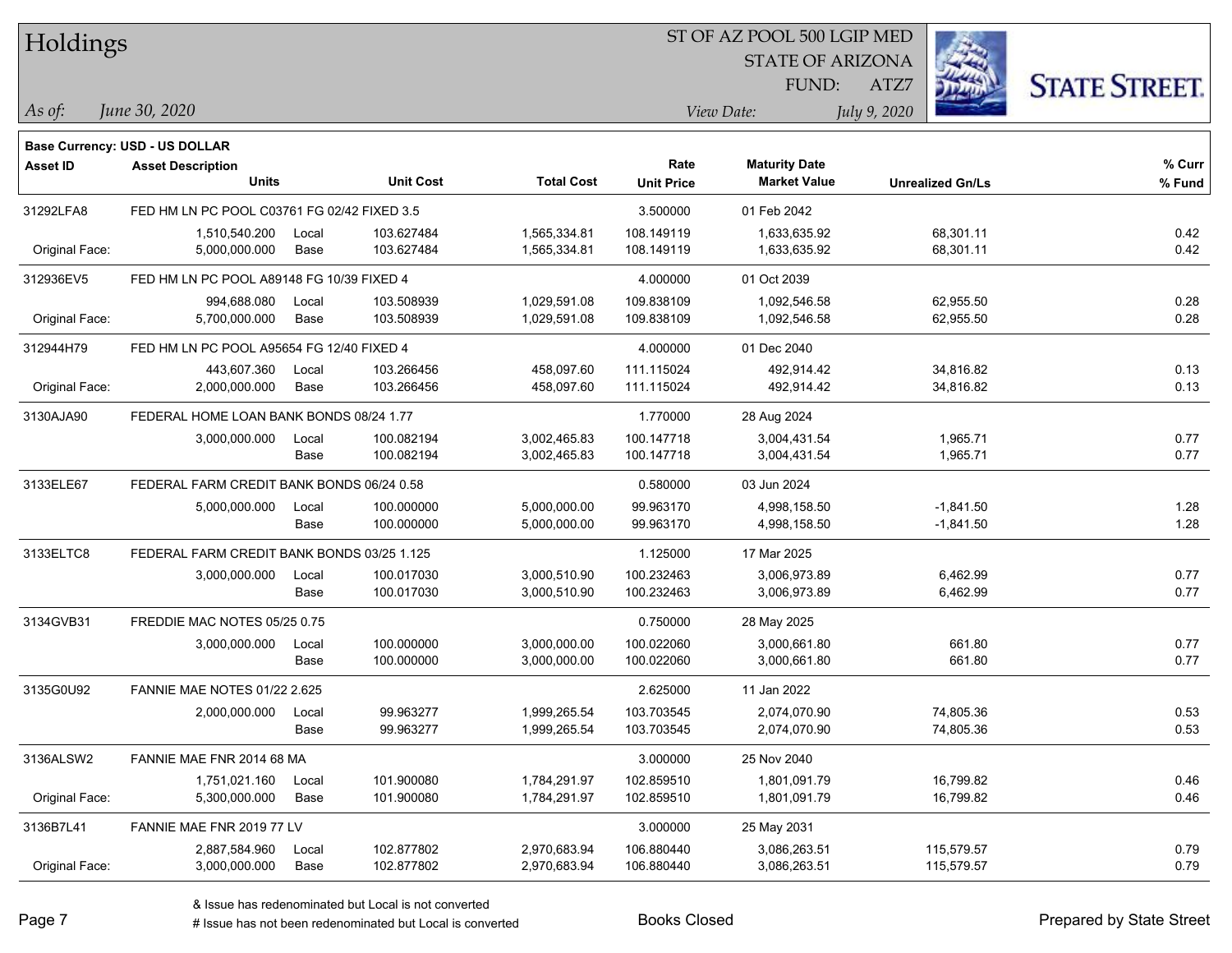| Holdings        |                                          |       |                         |                   | ST OF AZ POOL 500 LGIP MED |                                             |                         |                      |  |  |
|-----------------|------------------------------------------|-------|-------------------------|-------------------|----------------------------|---------------------------------------------|-------------------------|----------------------|--|--|
|                 |                                          |       |                         |                   |                            | <b>STATE OF ARIZONA</b>                     |                         |                      |  |  |
|                 |                                          |       |                         |                   |                            | FUND:                                       | ATZ7                    | <b>STATE STREET.</b> |  |  |
| As of:          | June 30, 2020                            |       |                         |                   |                            | View Date:                                  | July 9, 2020            |                      |  |  |
|                 |                                          |       |                         |                   |                            |                                             |                         |                      |  |  |
|                 | <b>Base Currency: USD - US DOLLAR</b>    |       |                         |                   |                            |                                             |                         |                      |  |  |
| <b>Asset ID</b> | <b>Asset Description</b><br><b>Units</b> |       | <b>Unit Cost</b>        | <b>Total Cost</b> | Rate                       | <b>Maturity Date</b><br><b>Market Value</b> |                         | % Curr               |  |  |
|                 |                                          |       |                         |                   | <b>Unit Price</b>          |                                             | <b>Unrealized Gn/Ls</b> | % Fund               |  |  |
| 3137BDYM2       | FREDDIE MAC FHR 4387 E                   |       |                         |                   | 2.000000                   | 15 Nov 2028                                 |                         |                      |  |  |
|                 | 2,577,286.530                            | Local | 99.809399               | 2,572,374.20      | 102.394060                 | 2,638,988.32                                | 66,614.12               | 0.67                 |  |  |
| Original Face:  | 8,190,000.000                            | Base  | 99.809399               | 2,572,374.20      | 102.394060                 | 2,638,988.32                                | 66,614.12               | 0.67                 |  |  |
| 3137BG5C9       | FREDDIE MAC FHR 4425 VL                  |       |                         |                   | 4.000000                   | 15 Mar 2026                                 |                         |                      |  |  |
|                 | 690,879.500                              | Local | 104.573285              | 722,475.39        | 103.852380                 | 717,494.80                                  | $-4,980.59$             | 0.18                 |  |  |
| Original Face:  | 1,212,000.000                            | Base  | 104.573285              | 722,475.39        | 103.852380                 | 717,494.80                                  | $-4,980.59$             | 0.18                 |  |  |
| 3137EAEC9       | FREDDIE MAC NOTES 08/21 1.125            |       |                         |                   | 1.125000                   | 12 Aug 2021                                 |                         |                      |  |  |
|                 | 2,000,000.000                            | Local | 99.886771               | 1,997,735.42      | 101.063589                 | 2,021,271.78                                | 23,536.36               | 0.52                 |  |  |
|                 |                                          | Base  | 99.886771               | 1,997,735.42      | 101.063589                 | 2,021,271.78                                | 23,536.36               | 0.52                 |  |  |
| 3138L9ZC9       | FNMA POOL AM8838 FN 09/21 FIXED 2.48     |       |                         |                   | 2.480000                   | 01 Sep 2021                                 |                         |                      |  |  |
|                 | 0.010                                    |       | Local -5,644,800.000000 | $-564.48$         | 100.000000                 | 0.01                                        | 564.49                  | 0.00                 |  |  |
| Original Face:  | 2,000,000.000                            |       | Base -5,644,800.000000  | $-564.48$         | 100.000000                 | 0.01                                        | 564.49                  | 0.00                 |  |  |
| 3138MFUC9       | FNMA POOL AQ0578 FN 11/27 FIXED 2.5      |       |                         |                   | 2.500000                   | 01 Nov 2027                                 |                         |                      |  |  |
|                 | 388,498.830                              | Local | 101.118456              | 392,844.02        | 106.123899                 | 412,290.11                                  | 19,446.09               | 0.11                 |  |  |
| Original Face:  | 1,500,000.000                            | Base  | 101.118456              | 392,844.02        | 106.123899                 | 412,290.11                                  | 19,446.09               | 0.11                 |  |  |
| 31403DHB8       | FNMA POOL 745526 FN 05/21 FIXED VAR      |       |                         |                   | 6.000000                   | 01 May 2021                                 |                         |                      |  |  |
|                 | 6,155.950                                | Local | 100.136616              | 6,164.36          | 101.173086                 | 6,228.16                                    | 63.80                   | 0.00                 |  |  |
| Original Face:  | 2,500,000.000                            | Base  | 100.136616              | 6,164.36          | 101.173086                 | 6,228.16                                    | 63.80                   | 0.00                 |  |  |
| 31412QBF5       | FNMA POOL 931638 FN 07/39 FIXED 4.5      |       |                         |                   | 4.500000                   | 01 Jul 2039                                 |                         |                      |  |  |
|                 | 52,546.710                               | Local | 101.428082              | 53,297.12         | 111.159025                 | 58,410.41                                   | 5,113.29                | 0.01                 |  |  |
| Original Face:  | 983,845.000                              | Base  | 101.428082              | 53,297.12         | 111.159025                 | 58,410.41                                   | 5,113.29                | 0.01                 |  |  |
| 31413MFY8       | FNMA POOL 949383 FN 08/22 FIXED 6        |       |                         |                   | 6.000000                   | 01 Aug 2022                                 |                         |                      |  |  |
|                 | 18,874.750                               | Local | 100.291289              | 18,929.73         | 103.395838                 | 19,515.71                                   | 585.98                  | 0.00                 |  |  |
| Original Face:  | 1,800,000.000                            | Base  | 100.291289              | 18,929.73         | 103.395838                 | 19,515.71                                   | 585.98                  | 0.00                 |  |  |
| 31416B6K9       | FNMA POOL 995574 FN 11/21 FIXED VAR      |       |                         |                   | 4.500000                   | 01 Nov 2021                                 |                         |                      |  |  |
|                 | 2,837.380                                | Local | 100.609365              | 2,854.67          | 105.290257                 | 2,987.48                                    | 132.81                  | 0.00                 |  |  |
| Original Face:  | 3,350,000.000                            | Base  | 100.609365              | 2,854.67          | 105.290257                 | 2,987.48                                    | 132.81                  | 0.00                 |  |  |
| 31416XE97       | FNMA POOL AB1959 FN 12/40 FIXED 4        |       |                         |                   | 4.000000                   | 01 Dec 2040                                 |                         |                      |  |  |
|                 | 1,199,571.150                            | Local | 103.605383              | 1,242,820.29      | 109.848986                 | 1,317,716.74                                | 74,896.45               | 0.34                 |  |  |
| Original Face:  | 5,200,000.000                            | Base  | 103.605383              | 1,242,820.29      | 109.848986                 | 1,317,716.74                                | 74,896.45               | 0.34                 |  |  |

denote the redenominated but Local is converted Books Closed Prepared by State Street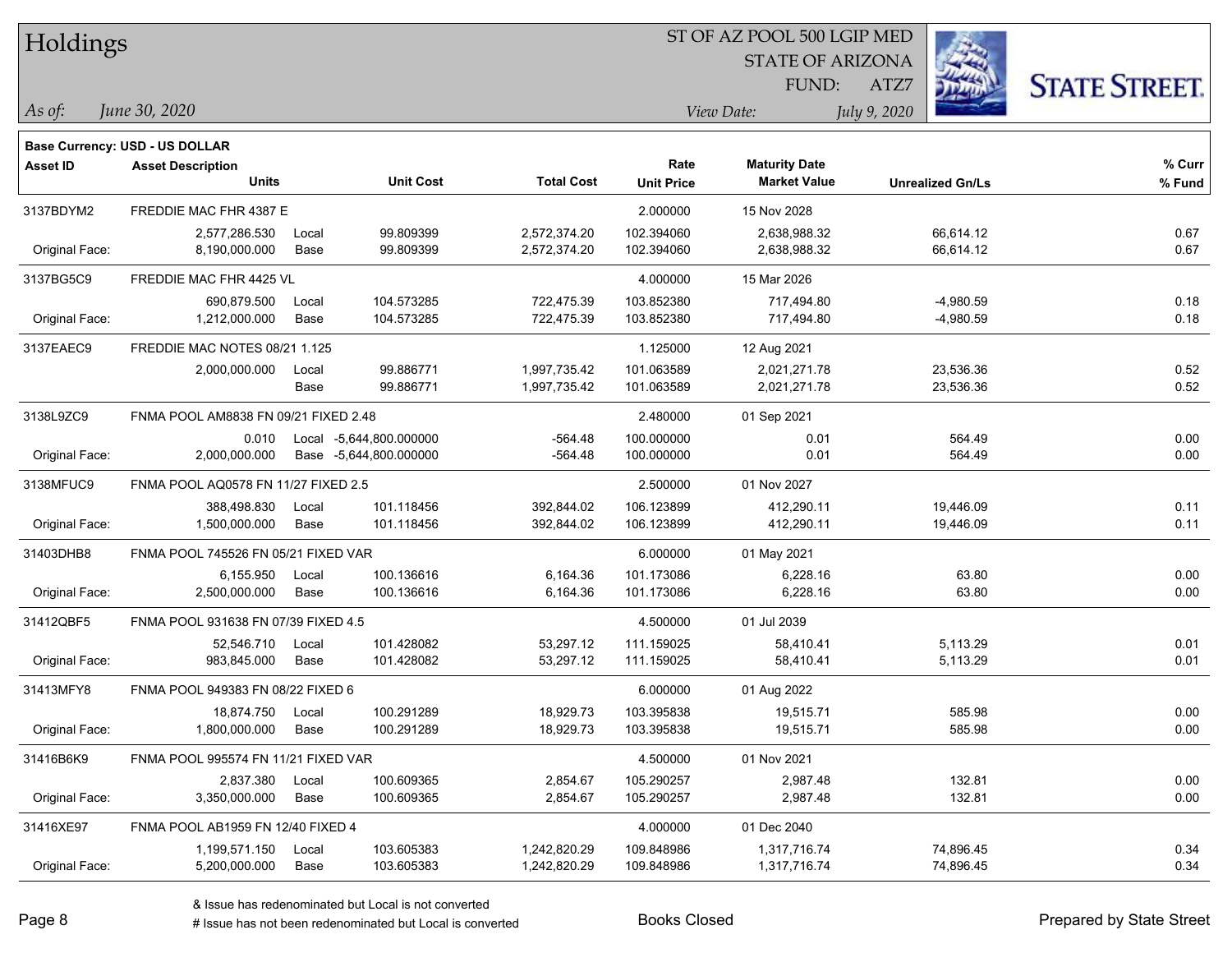| Holdings |  |
|----------|--|
|----------|--|

#### ST OF AZ POOL 500 LGIP MED

STATE OF ARIZONA



*June 30, 2020 As of: View Date: July 9, 2020*

**Base Currency: USD - US DOLLAR**

ATZ7 FUND:

| Asset ID       | <b>Asset Description</b>            |       | <b>Unit Cost</b> | <b>Total Cost</b> | Rate              | <b>Maturity Date</b> |                         | % Curr |
|----------------|-------------------------------------|-------|------------------|-------------------|-------------------|----------------------|-------------------------|--------|
|                | <b>Units</b>                        |       |                  |                   | <b>Unit Price</b> | <b>Market Value</b>  | <b>Unrealized Gn/Ls</b> | % Fund |
| 31417AU98      | FNMA POOL AB4207 FN 01/27 FIXED 2.5 |       |                  |                   | 2.500000          | 01 Jan 2027          |                         |        |
|                | 473,833.620                         | Local | 101.241026       | 479,714.02        | 106.280806        | 503,594.19           | 23,880.17               | 0.13   |
| Original Face: | 2,680,283.000                       | Base  | 101.241026       | 479,714.02        | 106.280806        | 503,594.19           | 23,880.17               | 0.13   |
| 31417CUR4      | FNMA POOL AB5991 FN 08/27 FIXED 2.5 |       |                  |                   | 2.500000          | 01 Aug 2027          |                         |        |
|                | 3,493,602.000                       | Local | 101.870973       | 3,558,966.34      | 104.934277        | 3,665,986.00         | 107,019.66              | 0.94   |
| Original Face: | 15,000,000.000                      | Base  | 101.870973       | 3,558,966.34      | 104.934277        | 3,665,986.00         | 107,019.66              | 0.94   |
| 31417GSE7      | FNMA POOL AB9516 FN 05/28 FIXED 2.5 |       |                  |                   | 2.500000          | 01 May 2028          |                         |        |
|                | 1,343,916.340                       | Local | 101.047465       | 1,357,993.39      | 104.939810        | 1,410,303.25         | 52,309.86               | 0.36   |
| Original Face: | 4,200,000.000                       | Base  | 101.047465       | 1,357,993.39      | 104.939810        | 1,410,303.25         | 52,309.86               | 0.36   |
| 31417SXR6      | FNMA POOL AC6087 FN 11/24 FIXED 5   |       |                  |                   | 5.000000          | 01 Nov 2024          |                         |        |
|                | 80.331.920                          | Local | 101.551065       | 81,577.92         | 105.462730        | 84,720.24            | 3,142.32                | 0.02   |
| Original Face: | 1,500,000.000                       | Base  | 101.551065       | 81,577.92         | 105.462730        | 84,720.24            | 3,142.32                | 0.02   |
| 31417VTG8      | FNMA POOL AC8650 FN 01/25 FIXED 4   |       |                  |                   | 4.000000          | 01 Jan 2025          |                         |        |
|                | 120,310.400                         | Local | 100.957224       | 121,462.04        | 105.783848        | 127,268.97           | 5,806.93                | 0.03   |
| Original Face: | 3,200,000.000                       | Base  | 100.957224       | 121,462.04        | 105.783848        | 127,268.97           | 5,806.93                | 0.03   |
| 31418ACU0      | FNMA POOL MA0982 FN 02/27 FIXED 3.5 |       |                  |                   | 3.500000          | 01 Feb 2027          |                         |        |
|                | 114,027.040                         | Local | 102.417006       | 116,783.08        | 105.163973        | 119,915.37           | 3,132.29                | 0.03   |
| Original Face: | 765,534.000                         | Base  | 102.417006       | 116,783.08        | 105.163973        | 119,915.37           | 3,132.29                | 0.03   |
| 31418AHW1      | FNMA POOL MA1144 FN 08/27 FIXED 2.5 |       |                  |                   | 2.500000          | 01 Aug 2027          |                         |        |
|                | 1,020,129.660                       | Local | 101.867556       | 1,039,181.15      | 104.938623        | 1,070,510.02         | 31,328.87               | 0.27   |
| Original Face: | 5,157,070.000                       | Base  | 101.867556       | 1,039,181.15      | 104.938623        | 1,070,510.02         | 31,328.87               | 0.27   |
| 31418RFS5      | FNMA POOL AD3776 FN 03/25 FIXED 4.5 |       |                  |                   | 4.500000          | 01 Mar 2025          |                         |        |
|                | 138,312.750                         | Local | 101.141392       | 139,891.44        | 106.622309        | 147,472.25           | 7,580.81                | 0.04   |
| Original Face: | 5,000,000.000                       | Base  | 101.141392       | 139,891.44        | 106.622309        | 147,472.25           | 7,580.81                | 0.04   |
| 31419AJM0      | FNMA POOL AE0267 FN 08/25 FIXED VAR |       |                  |                   | 4.000000          | 01 Aug 2025          |                         |        |
|                | 245,044.200                         | Local | 101.606469       | 248,980.76        | 105.814768        | 259,292.95           | 10,312.19               | 0.07   |
| Original Face: | 5,000,000.000                       | Base  | 101.606469       | 248,980.76        | 105.814768        | 259,292.95           | 10,312.19               | 0.07   |
| 31419BBT1      | FNMA POOL AE0949 FN 02/41 FIXED VAR |       |                  |                   | 4.000000          | 01 Feb 2041          |                         |        |
|                | 338,496.940                         | Local | 103.398840       | 350,001.91        | 109.747133        | 371,490.69           | 21,488.78               | 0.09   |
| Original Face: | 2,000,000.000                       | Base  | 103.398840       | 350,001.91        | 109.747133        | 371,490.69           | 21,488.78               | 0.09   |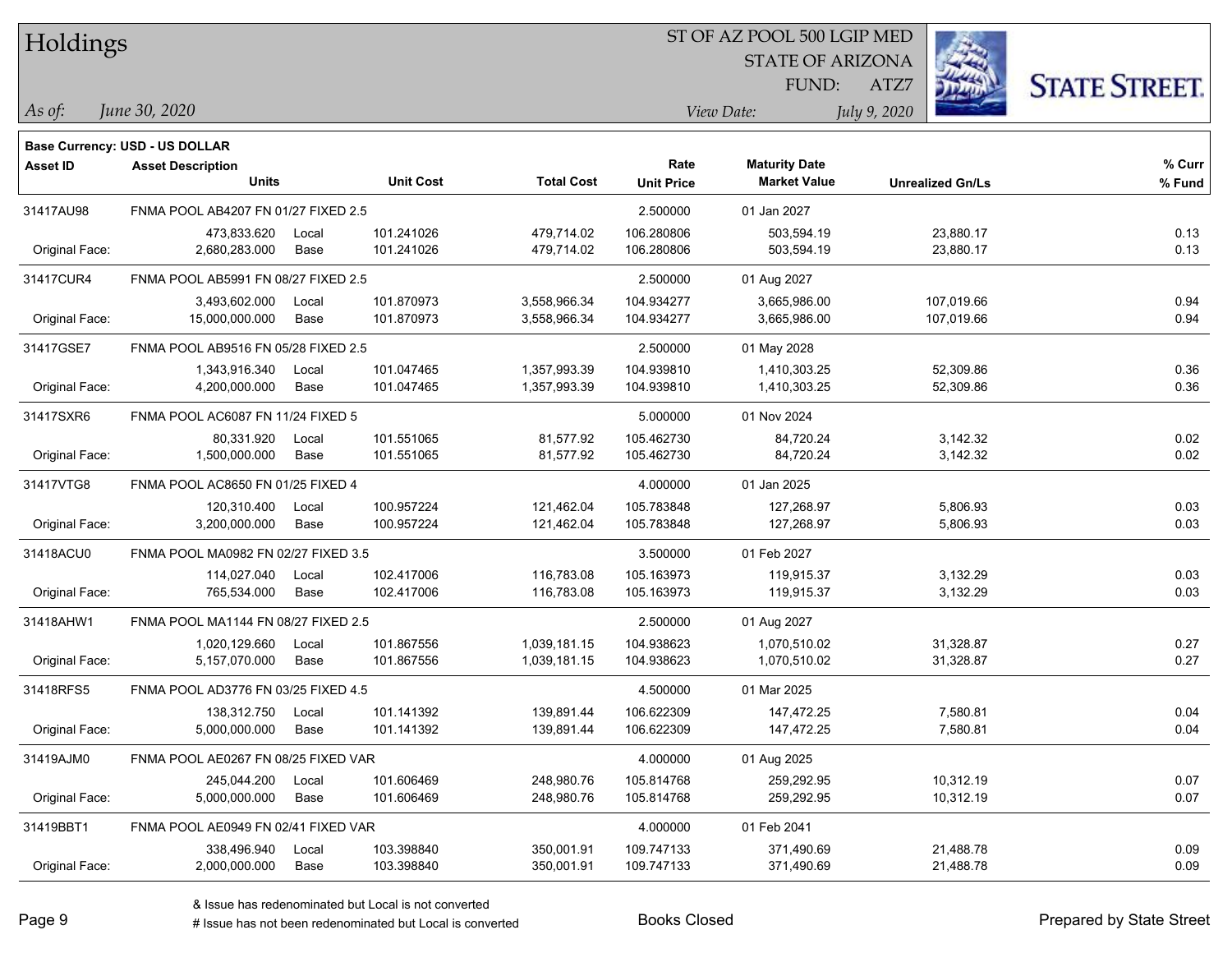| Holdings        |                                                |       |                  |                   |                   | ST OF AZ POOL 500 LGIP MED |                         |             |                      |
|-----------------|------------------------------------------------|-------|------------------|-------------------|-------------------|----------------------------|-------------------------|-------------|----------------------|
|                 |                                                |       |                  |                   |                   | <b>STATE OF ARIZONA</b>    |                         |             |                      |
|                 |                                                |       |                  |                   |                   | FUND:                      | ATZ7                    |             | <b>STATE STREET.</b> |
| As of:          | June 30, 2020                                  |       |                  |                   |                   | View Date:                 | July 9, 2020            |             |                      |
|                 | <b>Base Currency: USD - US DOLLAR</b>          |       |                  |                   |                   |                            |                         |             |                      |
| <b>Asset ID</b> | <b>Asset Description</b>                       |       |                  |                   | Rate              | <b>Maturity Date</b>       |                         |             | % Curr               |
|                 | <b>Units</b>                                   |       | <b>Unit Cost</b> | <b>Total Cost</b> | <b>Unit Price</b> | <b>Market Value</b>        | <b>Unrealized Gn/Ls</b> |             | % Fund               |
| 31419CZL0       | FNMA POOL AE2546 FN 09/40 FIXED 4.5            |       |                  |                   | 4.500000          | 01 Sep 2040                |                         |             |                      |
|                 | 178,350.850                                    | Local | 103.232387       | 184,115.84        | 110.539300        | 197,147.78                 |                         | 13,031.94   | 0.05                 |
| Original Face:  | 5.000.000.000                                  | Base  | 103.232387       | 184,115.84        | 110.539300        | 197,147.78                 |                         | 13,031.94   | 0.05                 |
| 31419JM47       | FNMA POOL AE7578 FN 11/40 FIXED 4.5            |       |                  |                   | 4.500000          | 01 Nov 2040                |                         |             |                      |
|                 | 1,908,552.060                                  | Local | 106.399581       | 2,030,691.39      | 109.989258        | 2,099,202.25               |                         | 68,510.86   | 0.54                 |
| Original Face:  | 14,750,000.000                                 | Base  | 106.399581       | 2,030,691.39      | 109.989258        | 2,099,202.25               |                         | 68,510.86   | 0.54                 |
| 31419KU78       | FNMA POOL AE8705 FN 11/25 FIXED 3              |       |                  |                   | 3.000000          | 01 Nov 2025                |                         |             |                      |
|                 | 169,144.900                                    | Local | 100.916971       | 170,695.91        | 105.225696        | 177,983.90                 |                         | 7,287.99    | 0.05                 |
| Original Face:  | 2,000,000.000                                  | Base  | 100.916971       | 170,695.91        | 105.225696        | 177,983.90                 |                         | 7,287.99    | 0.05                 |
| 38150AD28       | GOLDMAN SACHS GROUP INC SR UNSECURED 07/24 VAR |       |                  |                   | 2.500000          | 31 Jul 2024                |                         |             |                      |
|                 | 5,000,000.000                                  | Local | 100.000000       | 5,000,000.00      | 100.126740        | 5,006,337.00               |                         | 6,337.00    | 1.28                 |
|                 |                                                | Base  | 100.000000       | 5,000,000.00      | 100.126740        | 5,006,337.00               |                         | 6,337.00    | 1.28                 |
| 38378KBF5       | GOVERNMENT NATIONAL MORTGAGE A GNR 2013 30 A   |       |                  |                   | 1.500000          | 16 May 2042                |                         |             |                      |
|                 | 2,022,699.320                                  | Local | 98.896016        | 2,000,369.05      | 100.239480        | 2,027,543.28               |                         | 27, 174. 23 | 0.52                 |
| Original Face:  | 4,000,000.000                                  | Base  | 98.896016        | 2,000,369.05      | 100.239480        | 2,027,543.28               |                         | 27, 174. 23 | 0.52                 |
| 38378KDJ5       | GOVERNMENT NATIONAL MORTGAGE A GNR 2013 46 AB  |       |                  |                   | 1.723000          | 16 Aug 2042                |                         |             |                      |
|                 | 389,981.250                                    | Local | 99.165355        | 386,726.29        | 100.631820        | 392,445.23                 |                         | 5,718.94    | 0.10                 |
| Original Face:  | 1,900,000.000                                  | Base  | 99.165355        | 386,726.29        | 100.631820        | 392,445.23                 |                         | 5,718.94    | 0.10                 |
| 38379KTC2       | GOVERNMENT NATIONAL MORTGAGE A GNR 2015 85 AF  |       |                  |                   | 2.400000          | 16 May 2044                |                         |             |                      |
|                 | 1,702,844.950                                  | Local | 99.575853        | 1,695,622.38      | 101.950970        | 1,736,066.94               |                         | 40,444.56   | 0.44                 |
| Original Face:  | 3,050,000.000                                  | Base  | 99.575853        | 1,695,622.38      | 101.950970        | 1,736,066.94               |                         | 40,444.56   | 0.44                 |
| 38379U5P7       | GOVERNMENT NATIONAL MORTGAGE A GNR 2017 20 AG  |       |                  |                   | 2.000000          | 16 Aug 2048                |                         |             |                      |
|                 | 2,570,877.960                                  | Local | 99.329147        | 2,553,631.14      | 101.804260        | 2,617,263.28               |                         | 63,632.14   | 0.67                 |
| Original Face:  | 3,000,000.000                                  | Base  | 99.329147        | 2,553,631.14      | 101.804260        | 2,617,263.28               |                         | 63,632.14   | 0.67                 |
| 38380HX49       | GOVERNMENT NATIONAL MORTGAGE A GNR 2017 165 MD |       |                  |                   | 2.250000          | 20 Nov 2042                |                         |             |                      |
|                 | 1,813,773.100                                  | Local | 99.870428        | 1,811,422.95      | 101.284920        | 1,837,078.63               |                         | 25,655.68   | 0.47                 |
| Original Face:  | 5,000,000.000                                  | Base  | 99.870428        | 1,811,422.95      | 101.284920        | 1,837,078.63               |                         | 25,655.68   | 0.47                 |
| 38380LD26       | GOVERNMENT NATIONAL MORTGAGE A GNR 2019 H15 GA |       |                  |                   | 2.250000          | 20 Aug 2069                |                         |             |                      |
|                 | 1,894,289.970                                  | Local | 102.911356       | 1,949,439.50      | 103.932693        | 1,968,786.58               |                         | 19,347.08   | 0.50                 |
| Original Face:  | 3,000,000.000                                  | Base  | 102.911356       | 1,949,439.50      | 103.932693        | 1,968,786.58               |                         | 19,347.08   | 0.50                 |

e e

 $\overline{\phantom{a}}$ 

 $\overline{\phantom{0}}$ 

 $\overline{\phantom{0}}$ 

÷.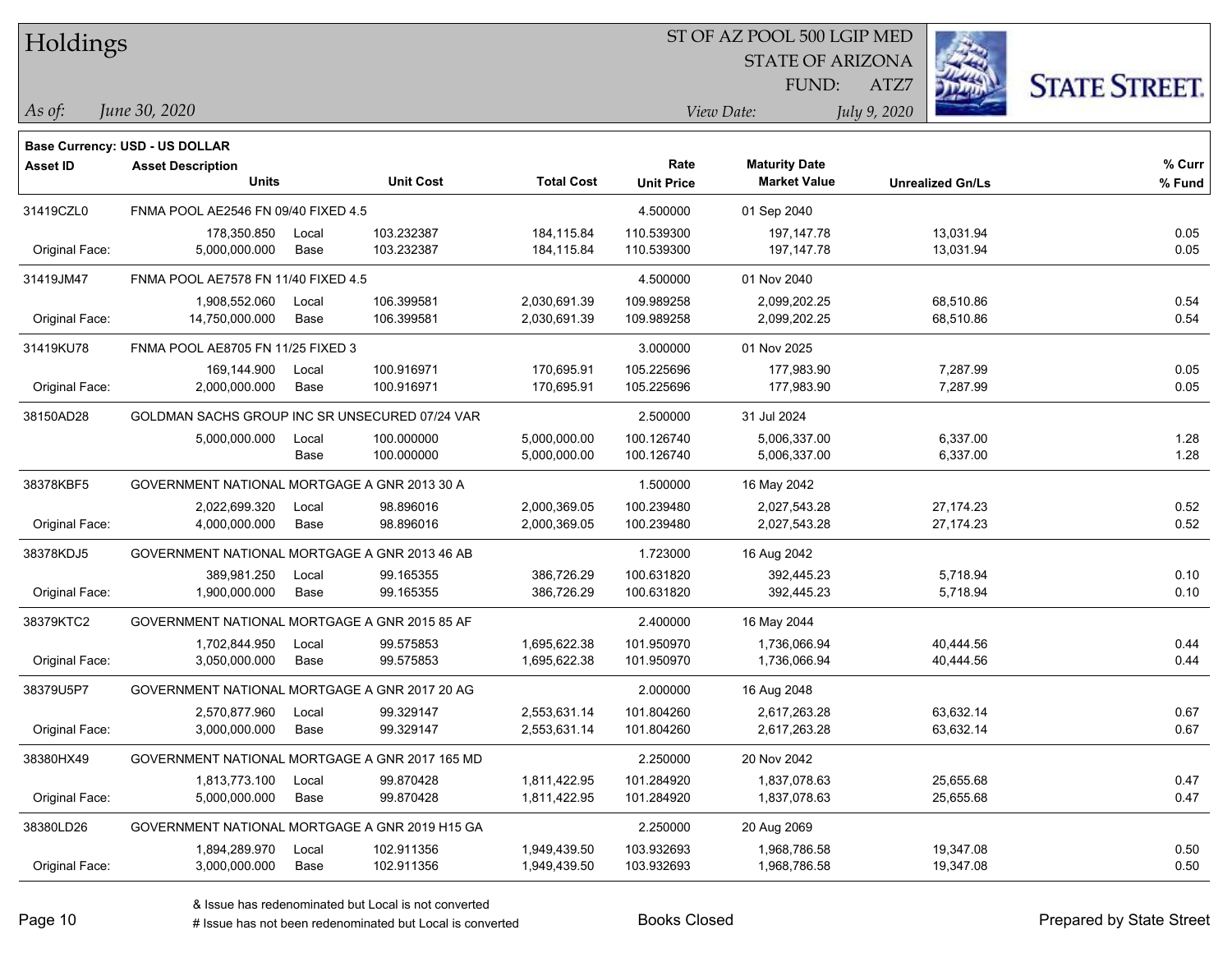| Holdings        |                                                                   |       |                  |                   |                   | ST OF AZ POOL 500 LGIP MED |                         |                      |
|-----------------|-------------------------------------------------------------------|-------|------------------|-------------------|-------------------|----------------------------|-------------------------|----------------------|
|                 |                                                                   |       |                  |                   |                   | <b>STATE OF ARIZONA</b>    |                         |                      |
|                 |                                                                   |       |                  |                   |                   | FUND:                      | ATZ7                    | <b>STATE STREET.</b> |
| As of:          | June 30, 2020                                                     |       |                  |                   |                   | View Date:                 | July 9, 2020            |                      |
|                 |                                                                   |       |                  |                   |                   |                            |                         |                      |
| <b>Asset ID</b> | <b>Base Currency: USD - US DOLLAR</b><br><b>Asset Description</b> |       |                  |                   | Rate              | <b>Maturity Date</b>       |                         | % Curr               |
|                 | <b>Units</b>                                                      |       | <b>Unit Cost</b> | <b>Total Cost</b> | <b>Unit Price</b> | <b>Market Value</b>        | <b>Unrealized Gn/Ls</b> | % Fund               |
| 38380LN25       | GOVERNMENT NATIONAL MORTGAGE A GNR 2019 H18 KA                    |       |                  |                   | 2.200000          | 20 Nov 2069                |                         |                      |
|                 | 795,165.360                                                       | Local | 100.416975       | 798,481.00        | 103.261502        | 821,099.69                 | 22,618.69               | 0.21                 |
| Original Face:  | 1,000,000.000                                                     | Base  | 100.416975       | 798,481.00        | 103.261502        | 821,099.69                 | 22,618.69               | 0.21                 |
| 44932HAC7       | IBM CREDIT LLC SR UNSECURED 09/22 2.2                             |       |                  |                   | 2.200000          | 08 Sep 2022                |                         |                      |
|                 | 3,000,000.000                                                     | Local | 100.000000       | 3,000,000.00      | 103.631857        | 3,108,955.71               | 108,955.71              | 0.79                 |
|                 |                                                                   | Base  | 100.000000       | 3,000,000.00      | 103.631857        | 3,108,955.71               | 108,955.71              | 0.79                 |
| 45818WCL8       | INTER AMERICAN DEVEL BK SR UNSECURED 07/23 2.53                   |       |                  |                   | 2.530000          | 06 Jul 2023                |                         |                      |
|                 | 2,000,000.000                                                     | Local | 100.000000       | 2,000,000.00      | 102.158000        | 2,043,160.00               | 43,160.00               | 0.52                 |
|                 |                                                                   | Base  | 100.000000       | 2,000,000.00      | 102.158000        | 2,043,160.00               | 43,160.00               | 0.52                 |
| 459058HC0       | INTL BK RECON + DEVELOP SR UNSECURED 08/24 VAR                    |       |                  |                   | 0.366960          | 06 Aug 2024                |                         |                      |
|                 | 3,000,000.000                                                     | Local | 100.079657       | 3,002,389.71      | 99.917540         | 2,997,526.20               | $-4,863.51$             | 0.76                 |
|                 |                                                                   | Base  | 100.079657       | 3,002,389.71      | 99.917540         | 2,997,526.20               | $-4,863.51$             | 0.76                 |
| 45905U5V2       | INTL BK RECON + DEVELOP SR UNSECURED 01/25 1.7                    |       |                  |                   | 1.700000          | 31 Jan 2025                |                         |                      |
|                 | 5,000,000.000                                                     | Local | 100.000000       | 5,000,000.00      | 102.329000        | 5,116,450.00               | 116,450.00              | 1.31                 |
|                 |                                                                   | Base  | 100.000000       | 5,000,000.00      | 102.329000        | 5,116,450.00               | 116,450.00              | 1.31                 |
| 45905U6T6       | INTL BK RECON + DEVELOP SR UNSECURED 07/24 2.2                    |       |                  |                   | 2.200000          | 01 Jul 2024                |                         |                      |
|                 | 2,000,000.000                                                     | Local | 100.000000       | 2,000,000.00      | 100.000000        | 2,000,000.00               | 0.00                    | 0.51                 |
|                 |                                                                   | Base  | 100.000000       | 2,000,000.00      | 100.000000        | 2,000,000.00               | 0.00                    | 0.51                 |
| 46625HRL6       | JPMORGAN CHASE + CO SR UNSECURED 05/23 2.7                        |       |                  |                   | 2.700000          | 18 May 2023                |                         |                      |
|                 | 3,000,000.000                                                     | Local | 98.850834        | 2,965,525.01      | 105.401593        | 3,162,047.79               | 196,522.78              | 0.81                 |
|                 |                                                                   | Base  | 98.850834        | 2,965,525.01      | 105.401593        | 3,162,047.79               | 196,522.78              | 0.81                 |
| 48128GG79       | JPMORGAN CHASE + CO SR UNSECURED 08/24 2.25                       |       |                  |                   | 2.250000          | 30 Aug 2024                |                         |                      |
|                 | 5,000,000.000                                                     | Local | 100.000000       | 5,000,000.00      | 101.235036        | 5,061,751.80               | 61,751.80               | 1.29                 |
|                 |                                                                   | Base  | 100.000000       | 5,000,000.00      | 101.235036        | 5,061,751.80               | 61,751.80               | 1.29                 |
| 48128GM49       | JPMORGAN CHASE + CO SR UNSECURED 11/24 VAR                        |       |                  |                   | 2.300000          | 27 Nov 2024                |                         |                      |
|                 | 3,000,000.000                                                     | Local | 100.000000       | 3,000,000.00      | 100.220309        | 3,006,609.27               | 6,609.27                | 0.77                 |
|                 |                                                                   | Base  | 100.000000       | 3,000,000.00      | 100.220309        | 3,006,609.27               | 6,609.27                | 0.77                 |
| 48130UTJ4       | JPMORGAN CHASE FINANCIAL COMPANY GUAR 01/23 2                     |       |                  |                   | 2.000000          | 31 Jan 2023                |                         |                      |
|                 | 3,000,000.000                                                     | Local | 100.000000       | 3,000,000.00      | 95.580716         | 2,867,421.48               | $-132,578.52$           | 0.73                 |
|                 |                                                                   | Base  | 100.000000       | 3,000,000.00      | 95.580716         | 2,867,421.48               | $-132,578.52$           | 0.73                 |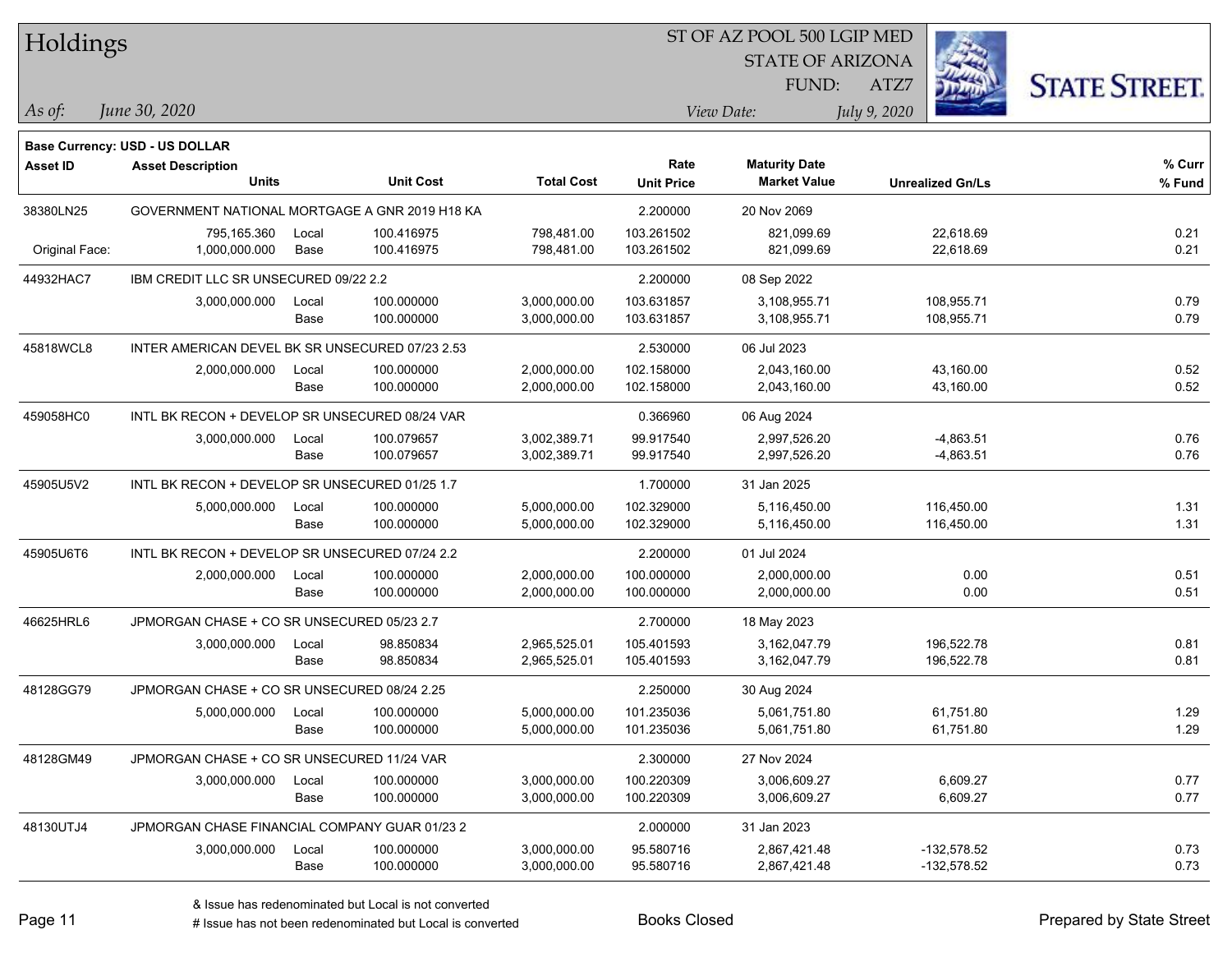| <b>Holdings</b> |                                                    |       |                  |                   |                   | 51 OF AZ POOL 500 LGIP MED |                         |                      |
|-----------------|----------------------------------------------------|-------|------------------|-------------------|-------------------|----------------------------|-------------------------|----------------------|
|                 |                                                    |       |                  |                   |                   | <b>STATE OF ARIZONA</b>    |                         |                      |
|                 |                                                    |       |                  |                   |                   | FUND:                      | ATZ7                    | <b>STATE STREET.</b> |
| As of:          | June 30, 2020                                      |       |                  |                   |                   | View Date:                 | July 9, 2020            |                      |
|                 |                                                    |       |                  |                   |                   |                            |                         |                      |
|                 | Base Currency: USD - US DOLLAR                     |       |                  |                   |                   |                            |                         |                      |
| <b>Asset ID</b> | <b>Asset Description</b>                           |       |                  |                   | Rate              | <b>Maturity Date</b>       |                         | % Curr               |
|                 | <b>Units</b>                                       |       | <b>Unit Cost</b> | <b>Total Cost</b> | <b>Unit Price</b> | <b>Market Value</b>        | <b>Unrealized Gn/Ls</b> | % Fund               |
| 49327M2Z6       | KEY BANK NA SR UNSECURED 03/23 1.25                |       |                  |                   | 1.250000          | 10 Mar 2023                |                         |                      |
|                 | 3,000,000.000                                      | Local | 99.959943        | 2,998,798.28      | 101.511322        | 3,045,339.66               | 46,541.38               | 0.78                 |
|                 |                                                    | Base  | 99.959943        | 2,998,798.28      | 101.511322        | 3,045,339.66               | 46,541.38               | 0.78                 |
| 55279HAN0       | MANUF + TRADERS TRUST CO SR UNSECURED 08/20 2.05   |       |                  |                   | 2.050000          | 17 Aug 2020                |                         |                      |
|                 | 2,000,000.000                                      | Local | 99.996398        | 1,999,927.95      | 100.060648        | 2,001,212.96               | 1,285.01                | 0.51                 |
|                 |                                                    | Base  | 99.996398        | 1,999,927.95      | 100.060648        | 2,001,212.96               | 1,285.01                | 0.51                 |
| 55279HAS9       | MANUF + TRADERS TRUST CO SR UNSECURED 01/21 VAR    |       |                  |                   | 1.261380          | 25 Jan 2021                |                         |                      |
|                 | 5,000,000.000                                      | Local | 100.000000       | 5,000,000.00      | 100.139276        | 5,006,963.80               | 6,963.80                | 1.28                 |
|                 |                                                    | Base  | 100.000000       | 5,000,000.00      | 100.139276        | 5,006,963.80               | 6,963.80                | 1.28                 |
| 58769QAB7       | MERCEDES BENZ AUTO LEASE TRUST MBALT 2019 B A2     |       |                  |                   | 2.010000          | 15 Dec 2021                |                         |                      |
|                 | 847,172.160                                        | Local | 99.996078        | 847,138.93        | 100.485630        | 851,286.28                 | 4,147.35                | 0.22                 |
| Original Face:  | 1,000,000.000                                      | Base  | 99.996078        | 847,138.93        | 100.485630        | 851,286.28                 | 4,147.35                | 0.22                 |
| 59217GEE5       | MET LIFE GLOB FUNDING I SECURED 144A 01/23 1.95    |       |                  |                   | 1.950000          | 13 Jan 2023                |                         |                      |
|                 | 3,000,000.000                                      | Local | 99.963670        | 2,998,910.09      | 103.498937        | 3,104,968.11               | 106,058.02              | 0.79                 |
|                 |                                                    | Base  | 99.963670        | 2,998,910.09      | 103.498937        | 3,104,968.11               | 106,058.02              | 0.79                 |
| 637639AB1       | NATIONAL SECS CLEARING SR UNSECURED 144A 04/25 1.5 |       |                  |                   | 1.500000          | 23 Apr 2025                |                         |                      |
|                 | 3,000,000.000                                      | Local | 99.810573        | 2,994,317.18      | 102.276562        | 3,068,296.86               | 73,979.68               | 0.78                 |
|                 |                                                    | Base  | 99.810573        | 2,994,317.18      | 102.276562        | 3,068,296.86               | 73,979.68               | 0.78                 |
| 64952WDL4       | NEW YORK LIFE GLOBAL FDG SECURED 144A 01/25 2      |       |                  |                   | 2.000000          | 22 Jan 2025                |                         |                      |
|                 | 5,000,000.000                                      | Local | 99.672636        | 4,983,631.80      | 105.014229        | 5,250,711.45               | 267,079.65              | 1.34                 |
|                 |                                                    | Base  | 99.672636        | 4,983,631.80      | 105.014229        | 5,250,711.45               | 267,079.65              | 1.34                 |
| 65339KAQ3       | NEXTERA ENERGY CAPITAL COMPANY GUAR 09/20 3.342    |       |                  |                   | 3.342000          | 01 Sep 2020                |                         |                      |
|                 | 2,000,000.000                                      | Local | 100.023435       | 2,000,468.70      | 100.475000        | 2,009,500.00               | 9,031.30                | 0.51                 |
|                 |                                                    | Base  | 100.023435       | 2,000,468.70      | 100.475000        | 2,009,500.00               | 9,031.30                | 0.51                 |
| 6903538B6       | INT DEVELOPMENT FIN CORP US GOVT GUAR 09/26 VAR    |       |                  |                   | 0.223000          | 15 Sep 2026                |                         |                      |
|                 | 2,000,000.000                                      | Local | 100.000000       | 2,000,000.00      | 100.000000        | 2,000,000.00               | 0.00                    | 0.51                 |
| Original Face:  | 2,000,000.000                                      | Base  | 100.000000       | 2,000,000.00      | 100.000000        | 2,000,000.00               | 0.00                    | 0.51                 |
| 69353REU8       | PNC BANK NA SR UNSECURED 11/20 2.45                |       |                  |                   | 2.450000          | 05 Nov 2020                |                         |                      |
|                 | 3,790,000.000                                      | Local | 99.986648        | 3,789,493.95      | 100.535000        | 3,810,276.50               | 20,782.55               | 0.97                 |
|                 |                                                    | Base  | 99.986648        | 3,789,493.95      | 100.535000        | 3,810,276.50               | 20,782.55               | 0.97                 |
|                 |                                                    |       |                  |                   |                   |                            |                         |                      |

 $\overline{B}$   $\overline{B}$   $\overline{B}$   $\overline{B}$   $\overline{C}$   $\overline{D}$   $\overline{D}$   $\overline{D}$   $\overline{D}$   $\overline{D}$   $\overline{D}$   $\overline{D}$   $\overline{D}$   $\overline{D}$   $\overline{D}$   $\overline{D}$   $\overline{D}$   $\overline{D}$   $\overline{D}$   $\overline{D}$   $\overline{D}$   $\overline{D}$   $\overline{D}$   $\overline{D}$   $\overline{$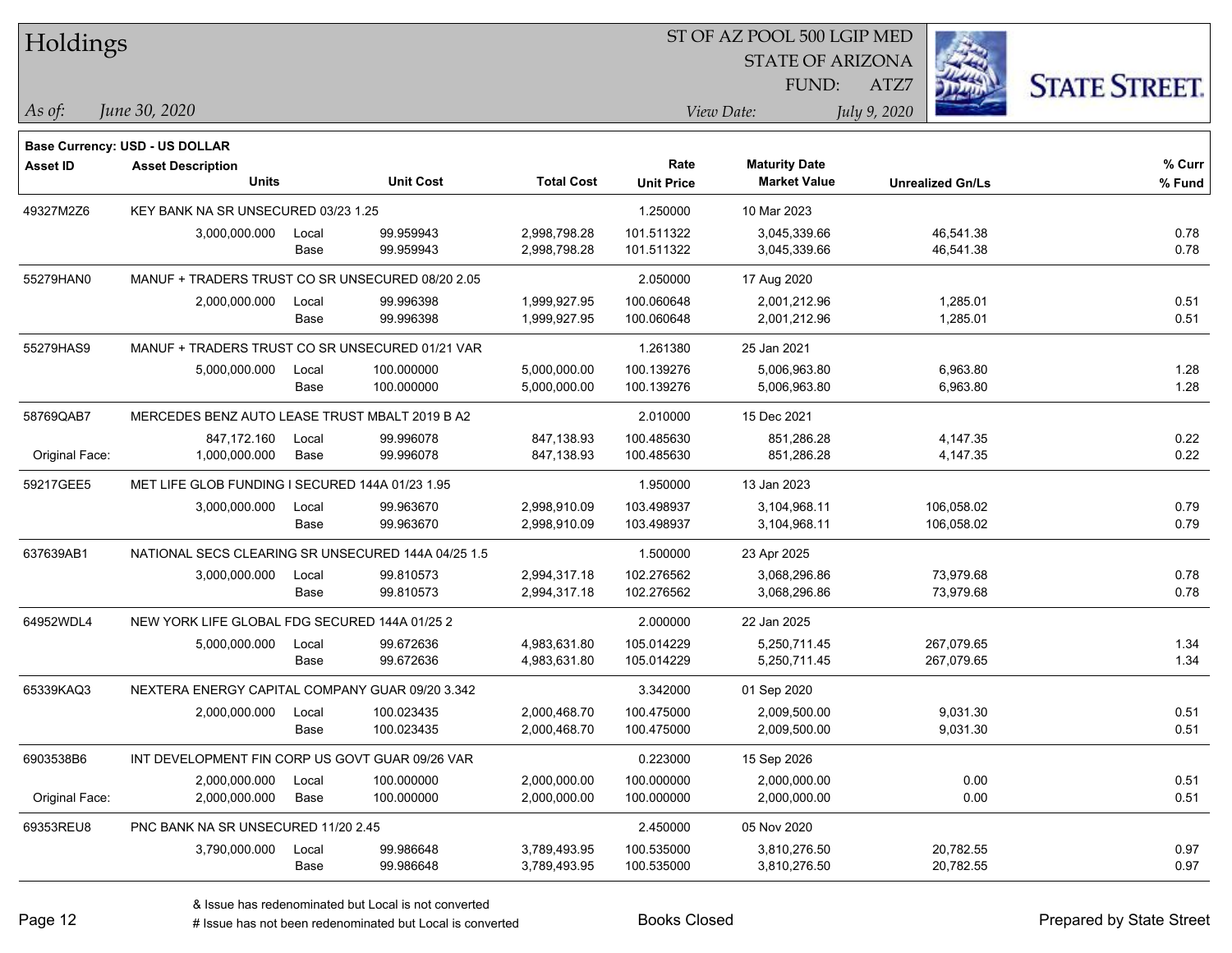| Holdings        |                                              |       |                  |                   |                   | ST OF AZ POOL 500 LGIP MED |                         |                      |
|-----------------|----------------------------------------------|-------|------------------|-------------------|-------------------|----------------------------|-------------------------|----------------------|
|                 |                                              |       |                  |                   |                   | <b>STATE OF ARIZONA</b>    |                         |                      |
|                 |                                              |       |                  |                   |                   | FUND:                      | ATZ7                    | <b>STATE STREET.</b> |
| As of:          | June 30, 2020                                |       |                  |                   |                   | View Date:                 | July 9, 2020            |                      |
|                 | Base Currency: USD - US DOLLAR               |       |                  |                   |                   |                            |                         |                      |
| <b>Asset ID</b> | <b>Asset Description</b>                     |       |                  |                   | Rate              | <b>Maturity Date</b>       |                         | % Curr               |
|                 | <b>Units</b>                                 |       | <b>Unit Cost</b> | <b>Total Cost</b> | <b>Unit Price</b> | <b>Market Value</b>        | <b>Unrealized Gn/Ls</b> | % Fund               |
| 723484AH4       | PINNACLE WEST CAPITAL SR UNSECURED 06/25 1.3 |       |                  |                   | 1.300000          | 15 Jun 2025                |                         |                      |
|                 | 3,000,000.000                                | Local | 99.990078        | 2,999,702.34      | 101.228568        | 3,036,857.04               | 37,154.70               | 0.77                 |
|                 |                                              | Base  | 99.990078        | 2,999,702.34      | 101.228568        | 3,036,857.04               | 37,154.70               | 0.77                 |
| 78013XGQ5       | ROYAL BANK OF CANADA SR UNSECURED 03/23 VAR  |       |                  |                   | 0.717630          | 06 Mar 2023                |                         |                      |
|                 | 5,000,000.000                                | Local | 100.000000       | 5,000,000.00      | 99.547478         | 4,977,373.90               | $-22,626.10$            | 1.27                 |
|                 |                                              | Base  | 100.000000       | 5,000,000.00      | 99.547478         | 4,977,373.90               | $-22,626.10$            | 1.27                 |
| 78014RAQ3       | ROYAL BANK OF CANADA SR UNSECURED 10/21 VAR  |       |                  |                   | 3.000000          | 22 Oct 2021                |                         |                      |
|                 | 2,000,000.000                                | Local | 100.000000       | 2,000,000.00      | 102.837000        | 2,056,740.00               | 56,740.00               | 0.52                 |
|                 |                                              | Base  | 100.000000       | 2,000,000.00      | 102.837000        | 2,056,740.00               | 56,740.00               | 0.52                 |
| 78014RBY5       | ROYAL BANK OF CANADA SR UNSECURED 01/25 2.2  |       |                  |                   | 2.200000          | 31 Jan 2025                |                         |                      |
|                 | 3,460,000.000                                | Local | 100.000000       | 3,460,000.00      | 101.537978        | 3,513,214.04               | 53,214.04               | 0.90                 |
|                 |                                              | Base  | 100.000000       | 3,460,000.00      | 101.537978        | 3,513,214.04               | 53,214.04               | 0.90                 |
| 78014RCM0       | ROYAL BANK OF CANADA SR UNSECURED 03/25 VAR  |       |                  |                   | 1.500000          | 27 Mar 2025                |                         |                      |
|                 | 3,000,000.000                                | Local | 100.000000       | 3,000,000.00      | 104.220000        | 3,126,600.00               | 126,600.00              | 0.80                 |
|                 |                                              | Base  | 100.000000       | 3,000,000.00      | 104.220000        | 3,126,600.00               | 126,600.00              | 0.80                 |
| 855244AN9       | STARBUCKS CORP SR UNSECURED 03/23 3.1        |       |                  |                   | 3.100000          | 01 Mar 2023                |                         |                      |
|                 | 3,000,000.000                                | Local | 99.983190        | 2,999,495.71      | 106.428198        | 3,192,845.94               | 193,350.23              | 0.81                 |
|                 |                                              | Base  | 99.983190        | 2,999,495.71      | 106.428198        | 3,192,845.94               | 193,350.23              | 0.81                 |
| 855244AY5       | STARBUCKS CORP SR UNSECURED 05/22 1.3        |       |                  |                   | 1.300000          | 07 May 2022                |                         |                      |
|                 | 3,000,000.000                                | Local | 99.938048        | 2,998,141.44      | 101.422765        | 3,042,682.95               | 44,541.51               | 0.78                 |
|                 |                                              | Base  | 99.938048        | 2,998,141.44      | 101.422765        | 3,042,682.95               | 44,541.51               | 0.78                 |
| 89114Q3J5       | TORONTO DOMINION BANK SR UNSECURED 07/22 VAR |       |                  |                   | 2.750000          | 22 Jul 2022                |                         |                      |
|                 | 3,000,000.000                                | Local | 100.000000       | 3,000,000.00      | 100.053297        | 3,001,598.91               | 1,598.91                | 0.77                 |
|                 |                                              | Base  | 100.000000       | 3,000,000.00      | 100.053297        | 3,001,598.91               | 1,598.91                | 0.77                 |
| 89114Q5A2       | TORONTO DOMINION BANK SR UNSECURED 08/24 VAR |       |                  |                   | 2.450000          | 14 Aug 2024                |                         |                      |
|                 | 3,000,000.000                                | Local | 100.000000       | 3,000,000.00      | 105.647330        | 3,169,419.90               | 169,419.90              | 0.81                 |
|                 |                                              | Base  | 100.000000       | 3,000,000.00      | 105.647330        | 3,169,419.90               | 169,419.90              | 0.81                 |
| 89233MAB9       | TOYOTA AUTO RECEIVABLES OWNER TAOT 2019 D A2 |       |                  |                   | 1.920000          | 15 Jul 2022                |                         |                      |
|                 | 2,994,493.010                                | Local | 99.993884        | 2,994,309.87      | 100.813543        | 3,018,854.50               | 24,544.63               | 0.77                 |
| Original Face:  | 3,000,000.000                                | Base  | 99.993884        | 2,994,309.87      | 100.813543        | 3,018,854.50               | 24,544.63               | 0.77                 |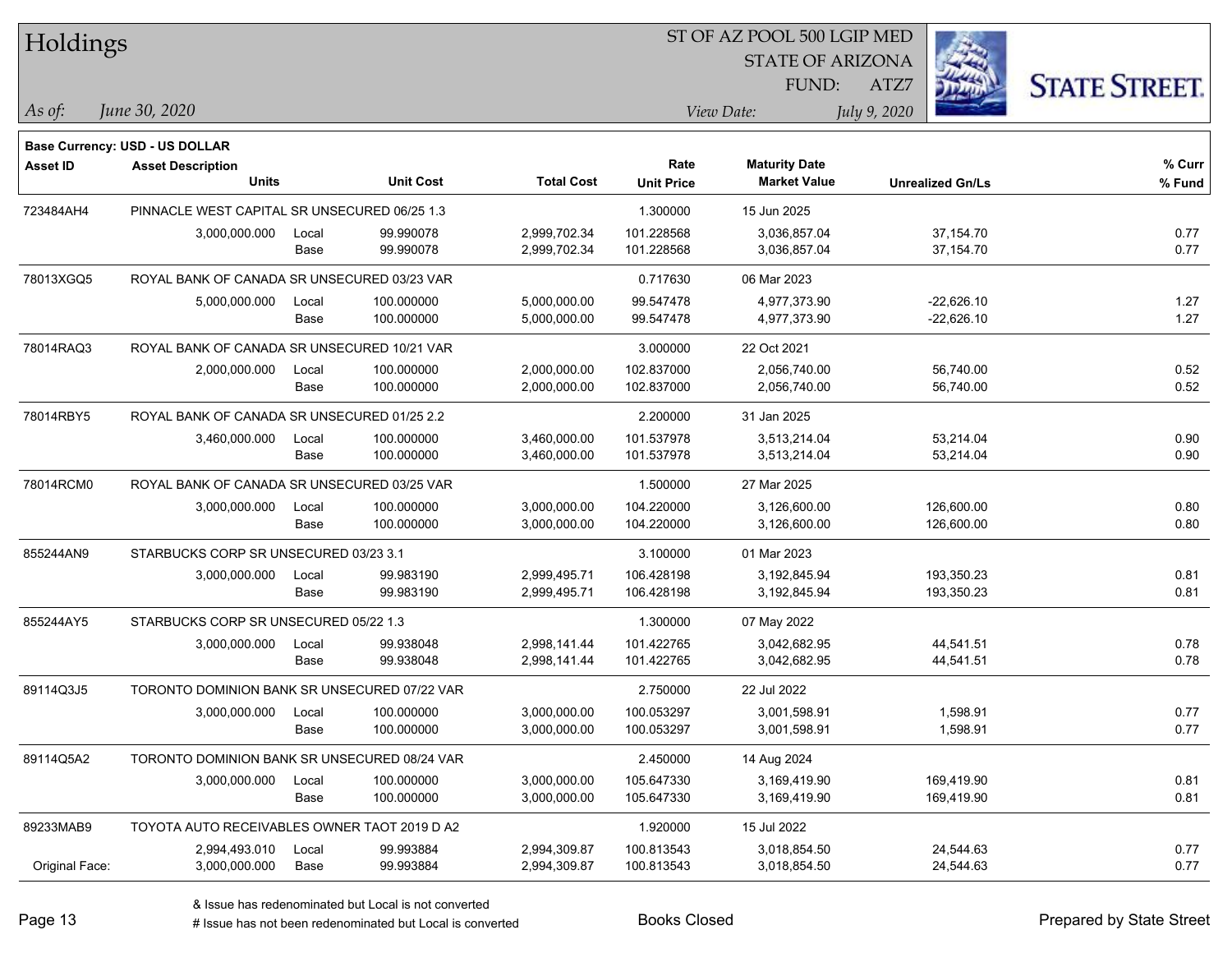| Holdings        |                                                  |       |                  |                   |                   | 51 OF AZ POOL 500 LGIP MED |                         |                      |
|-----------------|--------------------------------------------------|-------|------------------|-------------------|-------------------|----------------------------|-------------------------|----------------------|
|                 |                                                  |       |                  |                   |                   | <b>STATE OF ARIZONA</b>    | Ż.                      |                      |
|                 |                                                  |       |                  |                   |                   | FUND:                      | ATZ7                    | <b>STATE STREET.</b> |
|                 | June 30, 2020                                    |       |                  |                   |                   |                            |                         |                      |
| As of:          |                                                  |       |                  |                   |                   | View Date:                 | July 9, 2020            |                      |
|                 | <b>Base Currency: USD - US DOLLAR</b>            |       |                  |                   |                   |                            |                         |                      |
| <b>Asset ID</b> | <b>Asset Description</b>                         |       |                  |                   | Rate              | <b>Maturity Date</b>       |                         | % Curr               |
|                 | <b>Units</b>                                     |       | <b>Unit Cost</b> | <b>Total Cost</b> | <b>Unit Price</b> | <b>Market Value</b>        | <b>Unrealized Gn/Ls</b> | % Fund               |
| 89236TFX8       | TOYOTA MOTOR CREDIT CORP SR UNSECURED 04/22 2.65 |       |                  |                   | 2.650000          | 12 Apr 2022                |                         |                      |
|                 | 2,000,000.000                                    | Local | 99.962637        | 1,999,252.73      | 103.591457        | 2,071,829.14               | 72,576.41               | 0.53                 |
|                 |                                                  | Base  | 99.962637        | 1,999,252.73      | 103.591457        | 2,071,829.14               | 72,576.41               | 0.53                 |
| 89236TGS8       | TOYOTA MOTOR CREDIT CORP SR UNSECURED 08/21 VAR  |       |                  |                   | 0.558500          | 13 Aug 2021                |                         |                      |
|                 | 1,000,000.000                                    | Local | 100.000000       | 1,000,000.00      | 99.854333         | 998,543.33                 | $-1,456.67$             | 0.25                 |
|                 |                                                  | Base  | 100.000000       | 1,000,000.00      | 99.854333         | 998,543.33                 | $-1,456.67$             | 0.25                 |
| 89236TGT6       | TOYOTA MOTOR CREDIT CORP SR UNSECURED 02/25 1.8  |       |                  |                   | 1.800000          | 13 Feb 2025                |                         |                      |
|                 | 5,000,000.000                                    | Local | 99.938097        | 4,996,904.87      | 103.653111        | 5, 182, 655.55             | 185,750.68              | 1.32                 |
|                 |                                                  | Base  | 99.938097        | 4,996,904.87      | 103.653111        | 5,182,655.55               | 185,750.68              | 1.32                 |
| 89788JAA7       | TRUIST BANK SR UNSECURED 03/25 1.5               |       |                  |                   | 1.500000          | 10 Mar 2025                |                         |                      |
|                 | 3,000,000.000                                    | Local | 99.807054        | 2,994,211.62      | 102.637602        | 3,079,128.06               | 84,916.44               | 0.79                 |
|                 |                                                  | Base  | 99.807054        | 2,994,211.62      | 102.637602        | 3,079,128.06               | 84,916.44               | 0.79                 |
| 90327QD48       | USAA CAPITAL CORP SR UNSECURED 144A 05/23 1.5    |       |                  |                   | 1.500000          | 01 May 2023                |                         |                      |
|                 | 1,000,000.000                                    | Local | 99.883967        | 998,839.67        | 102.598018        | 1,025,980.18               | 27,140.51               | 0.26                 |
|                 |                                                  | Base  | 99.883967        | 998,839.67        | 102.598018        | 1,025,980.18               | 27,140.51               | 0.26                 |
| 90331HNL3       | US BANK NA CINCINNATI SR UNSECURED 01/23 2.85    |       |                  |                   | 2.850000          | 23 Jan 2023                |                         |                      |
|                 | 2,000,000.000                                    | Local | 100.235892       | 2,004,717.83      | 105.592600        | 2,111,852.00               | 107,134.17              | 0.54                 |
|                 |                                                  | Base  | 100.235892       | 2,004,717.83      | 105.592600        | 2,111,852.00               | 107,134.17              | 0.54                 |
| 90331HPG2       | US BANK NA CINCINNATI SR UNSECURED 12/22 VAR     |       |                  |                   | 0.712880          | 09 Dec 2022                |                         |                      |
|                 | 5,000,000.000                                    | Local | 100.000000       | 5,000,000.00      | 100.012193        | 5,000,609.65               | 609.65                  | 1.28                 |
|                 |                                                  | Base  | 100.000000       | 5,000,000.00      | 100.012193        | 5,000,609.65               | 609.65                  | 1.28                 |
| 91159HHX1       | US BANCORP SR UNSECURED 07/24 2.4                |       |                  |                   | 2.400000          | 30 Jul 2024                |                         |                      |
|                 | 5,000,000.000                                    | Local | 99.920120        | 4,996,006.02      | 106.504914        | 5,325,245.70               | 329,239.68              | 1.36                 |
|                 |                                                  | Base  | 99.920120        | 4,996,006.02      | 106.504914        | 5,325,245.70               | 329,239.68              | 1.36                 |
| 91159HHZ6       | US BANCORP SR UNSECURED 05/25 1.45               |       |                  |                   | 1.450000          | 12 May 2025                |                         |                      |
|                 | 3,000,000.000                                    | Local | 99.888202        | 2,996,646.05      | 102.998746        | 3,089,962.38               | 93,316.33               | 0.79                 |
|                 |                                                  | Base  | 99.888202        | 2,996,646.05      | 102.998746        | 3,089,962.38               | 93,316.33               | 0.79                 |
| 9127962T5       | TREASURY BILL 10/20 0.00000                      |       |                  |                   | 0.010000          | 29 Oct 2020                |                         |                      |
|                 | 2,000,000.000                                    | Local | 99.951667        | 1,999,033.33      | 99.947500         | 1,998,950.00               | $-83.33$                | 0.51                 |
|                 |                                                  | Base  | 99.951667        | 1,999,033.33      | 99.947500         | 1,998,950.00               | $-83.33$                | 0.51                 |
|                 |                                                  |       |                  |                   |                   |                            |                         |                      |

 $\overline{B}$   $\overline{B}$   $\overline{B}$   $\overline{B}$   $\overline{C}$   $\overline{D}$   $\overline{D}$   $\overline{D}$   $\overline{D}$   $\overline{D}$   $\overline{D}$   $\overline{D}$   $\overline{D}$   $\overline{D}$   $\overline{D}$   $\overline{D}$   $\overline{D}$   $\overline{D}$   $\overline{D}$   $\overline{D}$   $\overline{D}$   $\overline{D}$   $\overline{D}$   $\overline{D}$   $\overline{$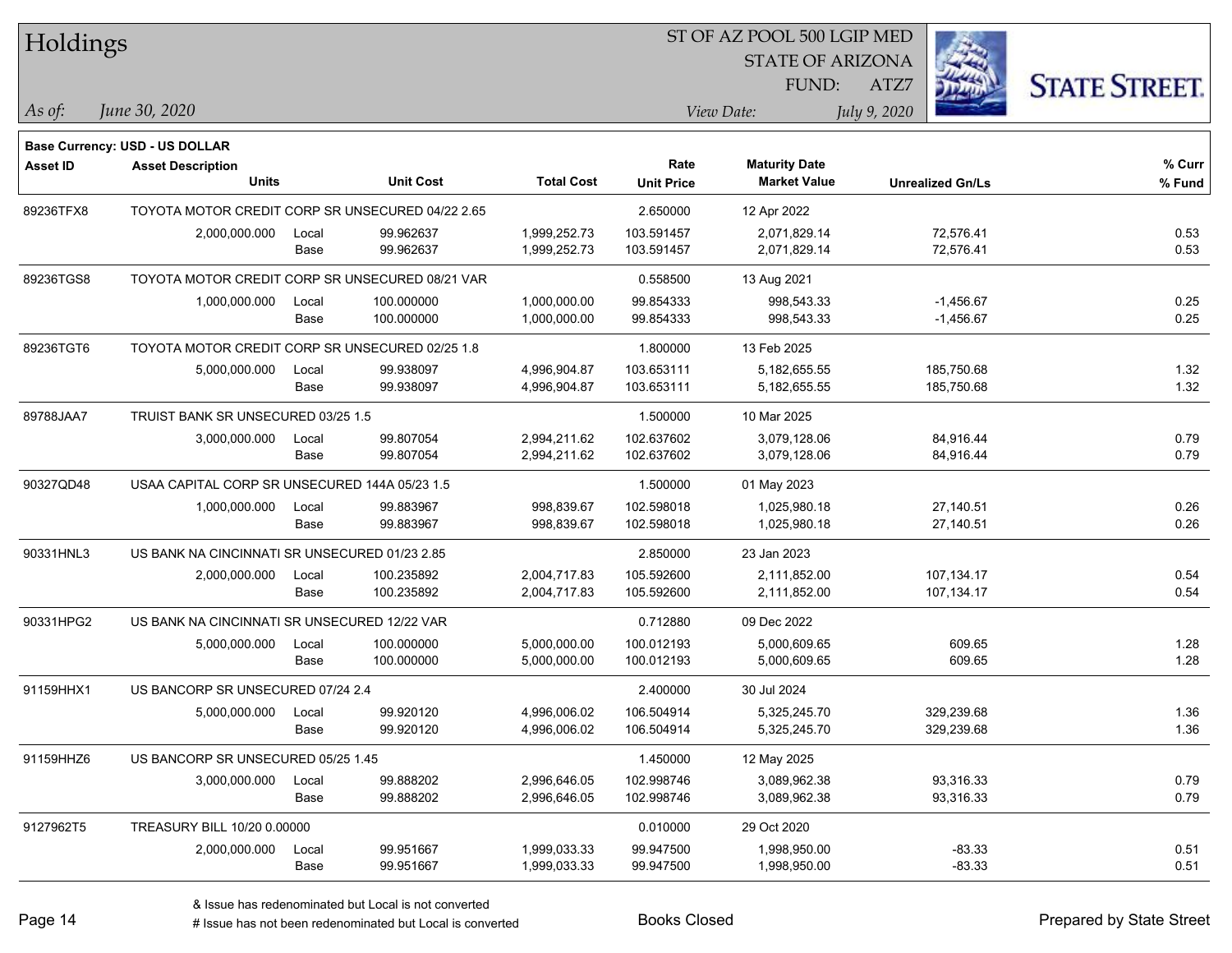| Holdings        |                                                 |       |                  |                   |                   | ST OF AZ POOL 500 LGIP MED |                         |                      |
|-----------------|-------------------------------------------------|-------|------------------|-------------------|-------------------|----------------------------|-------------------------|----------------------|
|                 |                                                 |       |                  |                   |                   | <b>STATE OF ARIZONA</b>    |                         |                      |
|                 |                                                 |       |                  |                   |                   | FUND:                      | ATZ7                    | <b>STATE STREET.</b> |
| As of:          | June 30, 2020                                   |       |                  |                   |                   | View Date:                 | July 9, 2020            |                      |
|                 | Base Currency: USD - US DOLLAR                  |       |                  |                   |                   |                            |                         |                      |
| <b>Asset ID</b> | <b>Asset Description</b>                        |       |                  |                   | Rate              | <b>Maturity Date</b>       |                         | % Curr               |
|                 | <b>Units</b>                                    |       | <b>Unit Cost</b> | <b>Total Cost</b> | <b>Unit Price</b> | <b>Market Value</b>        | <b>Unrealized Gn/Ls</b> | % Fund               |
| 9127963B3       | TREASURY BILL 11/20 0.00000                     |       |                  |                   | 0.010000          | 27 Nov 2020                |                         |                      |
|                 | 2,000,000.000                                   | Local | 99.937917        | 1,998,758.33      | 99.930720         | 1,998,614.40               | $-143.93$               | 0.51                 |
|                 |                                                 | Base  | 99.937917        | 1,998,758.33      | 99.930720         | 1,998,614.40               | $-143.93$               | 0.51                 |
| 9128282Q2       | US TREASURY N/B 08/20 1.5                       |       |                  |                   | 1.500000          | 15 Aug 2020                |                         |                      |
|                 | 2,000,000.000                                   | Local | 99.962770        | 1,999,255.40      | 100.163025        | 2,003,260.50               | 4,005.10                | 0.51                 |
|                 |                                                 | Base  | 99.962770        | 1,999,255.40      | 100.163025        | 2,003,260.50               | 4,005.10                | 0.51                 |
| 9128284J6       | <b>US TREASURY N/B 04/20 2.375</b>              |       |                  |                   | 2.375000          | 30 Apr 2020                |                         |                      |
|                 | 0.000                                           | Local | 0.000000         | $-0.01$           | 0.000000          | 0.00                       | 0.01                    | 0.00                 |
|                 |                                                 | Base  | 0.000000         | $-0.01$           | 0.000000          | 0.00                       | 0.01                    | 0.00                 |
| 9128284Y3       | US TREASURY N/B 08/20 2.625                     |       |                  |                   | 2.625000          | 31 Aug 2020                |                         |                      |
|                 | 1,000,000.000                                   | Local | 99.979395        | 999,793.95        | 100.404903        | 1,004,049.03               | 4,255.08                | 0.26                 |
|                 |                                                 | Base  | 99.979395        | 999,793.95        | 100.404903        | 1,004,049.03               | 4,255.08                | 0.26                 |
| 9128285X4       | US TREASURY N/B 01/21 2.5                       |       |                  |                   | 2.500000          | 31 Jan 2021                |                         |                      |
|                 | 2,000,000.000                                   | Local | 100.456324       | 2,009,126.47      | 101.335938        | 2,026,718.76               | 17,592.29               | 0.52                 |
|                 |                                                 | Base  | 100.456324       | 2,009,126.47      | 101.335938        | 2,026,718.76               | 17,592.29               | 0.52                 |
| 91324PDH2       | UNITEDHEALTH GROUP INC SR UNSECURED 06/21 3.15  |       |                  |                   | 3.150000          | 15 Jun 2021                |                         |                      |
|                 | 2,000,000.000                                   | Local | 99.982742        | 1,999,654.83      | 102.723690        | 2,054,473.80               | 54,818.97               | 0.52                 |
|                 |                                                 | Base  | 99.982742        | 1,999,654.83      | 102.723690        | 2,054,473.80               | 54,818.97               | 0.52                 |
| 91324PDR0       | UNITEDHEALTH GROUP INC SR UNSECURED 08/24 2.375 |       |                  |                   | 2.375000          | 15 Aug 2024                |                         |                      |
|                 | 3,000,000.000                                   | Local | 99.979627        | 2,999,388.80      | 106.795778        | 3,203,873.34               | 204,484.54              | 0.82                 |
|                 |                                                 | Base  | 99.979627        | 2,999,388.80      | 106.795778        | 3,203,873.34               | 204,484.54              | 0.82                 |
| 92347YAA2       | VERIZON OWNER TRUST VZOT 2019 A A1A             |       |                  |                   | 2.930000          | 20 Sep 2023                |                         |                      |
|                 | 2,000,000.000                                   | Local | 99.985763        | 1,999,715.25      | 102.929900        | 2,058,598.00               | 58,882.75               | 0.53                 |
| Original Face:  | 2,000,000.000                                   | Base  | 99.985763        | 1,999,715.25      | 102.929900        | 2,058,598.00               | 58,882.75               | 0.53                 |
| 92348TAA2       | VERIZON OWNER TRUST VZOT 2020 A A1A             |       |                  |                   | 1.850000          | 22 Jul 2024                |                         |                      |
|                 | 2,000,000.000                                   | Local | 99.989393        | 1,999,787.85      | 102.583820        | 2,051,676.40               | 51,888.55               | 0.52                 |
| Original Face:  | 2,000,000.000                                   | Base  | 99.989393        | 1,999,787.85      | 102.583820        | 2,051,676.40               | 51,888.55               | 0.52                 |
| 92348XAA3       | VERIZON OWNER TRUST VZOT 2018 A A1A             |       |                  |                   | 3.230000          | 20 Apr 2023                |                         |                      |
|                 | 1,000,000.000                                   | Local | 99.999034        | 999,990.34        | 102.202140        | 1,022,021.40               | 22,031.06               | 0.26                 |
| Original Face:  | 1,000,000.000                                   | Base  | 99.999034        | 999,990.34        | 102.202140        | 1,022,021.40               | 22,031.06               | 0.26                 |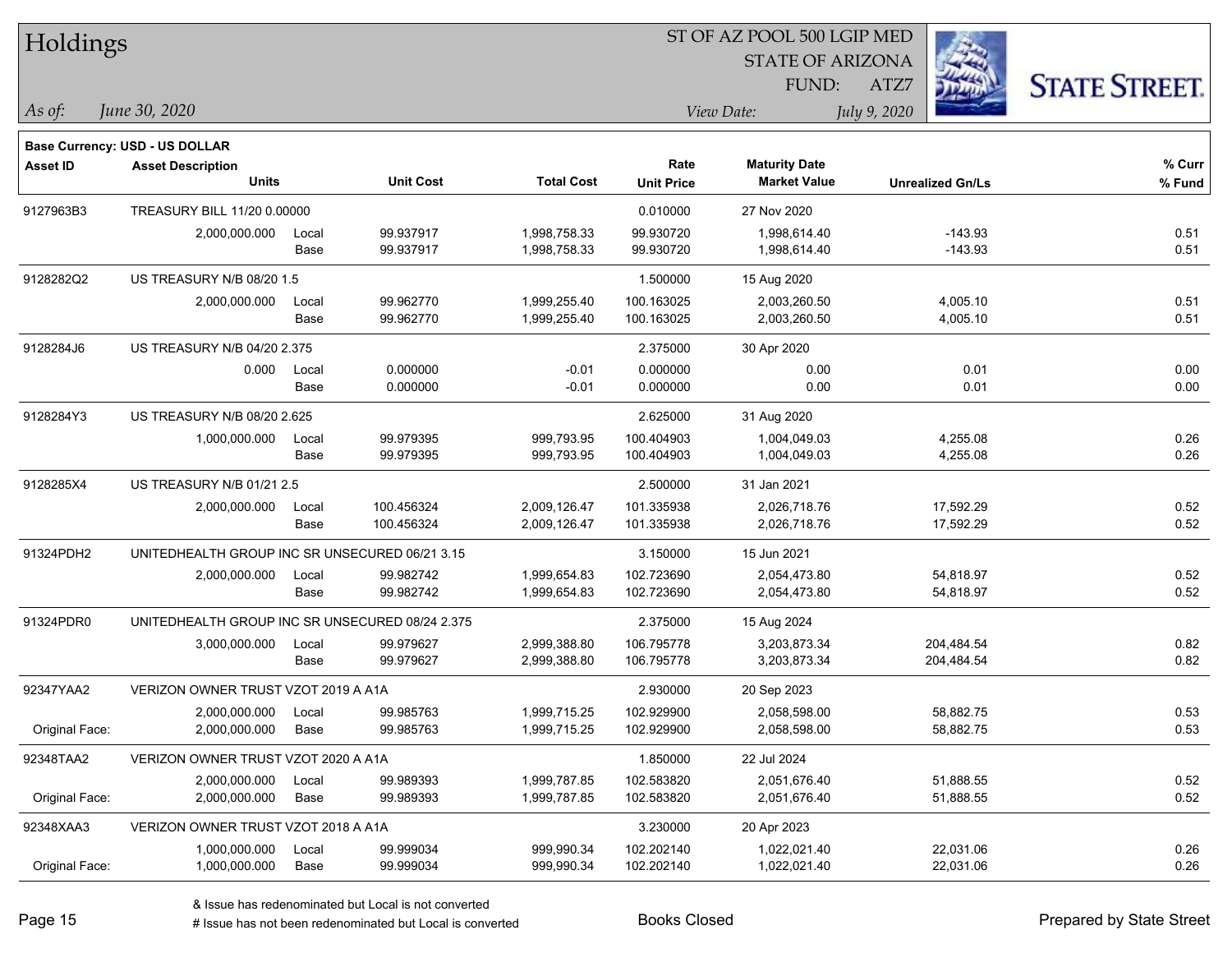| Holdings                  |                                              |       |                  |                   |                           | ST OF AZ POOL 500 LGIP MED                  |              |                         |                      |
|---------------------------|----------------------------------------------|-------|------------------|-------------------|---------------------------|---------------------------------------------|--------------|-------------------------|----------------------|
|                           |                                              |       |                  |                   |                           | <b>STATE OF ARIZONA</b>                     |              |                         |                      |
|                           |                                              |       |                  |                   |                           | FUND:                                       | ATZ7         |                         | <b>STATE STREET.</b> |
| As of:                    | June 30, 2020                                |       |                  |                   |                           | View Date:                                  | July 9, 2020 |                         |                      |
|                           |                                              |       |                  |                   |                           |                                             |              |                         |                      |
|                           | <b>Base Currency: USD - US DOLLAR</b>        |       |                  |                   |                           |                                             |              |                         |                      |
| <b>Asset ID</b>           | <b>Asset Description</b><br><b>Units</b>     |       | <b>Unit Cost</b> | <b>Total Cost</b> | Rate<br><b>Unit Price</b> | <b>Maturity Date</b><br><b>Market Value</b> |              | <b>Unrealized Gn/Ls</b> | % Curr<br>% Fund     |
|                           |                                              |       |                  |                   |                           |                                             |              |                         |                      |
| 931142EL3                 | WALMART INC SR UNSECURED 07/24 2.85          |       |                  |                   | 2.850000                  | 08 Jul 2024                                 |              |                         |                      |
|                           | 2,000,000.000                                | Local | 99.905888        | 1,998,117.75      | 108.824886                | 2,176,497.72                                |              | 178,379.97              | 0.56                 |
|                           |                                              | Base  | 99.905888        | 1,998,117.75      | 108.824886                | 2,176,497.72                                |              | 178,379.97              | 0.56                 |
| 949746RS2                 | WELLS FARGO + COMPANY SR UNSECURED 03/21 2.5 |       |                  |                   | 2.500000                  | 04 Mar 2021                                 |              |                         |                      |
|                           | 3,000,000.000                                | Local | 99.996901        | 2,999,907.03      | 101.397238                | 3,041,917.14                                |              | 42,010.11               | 0.78                 |
|                           |                                              | Base  | 99.996901        | 2,999,907.03      | 101.397238                | 3,041,917.14                                |              | 42,010.11               | 0.78                 |
| 949746SA0                 | WELLS FARGO + COMPANY SR UNSECURED 07/21 2.1 |       |                  |                   | 2.100000                  | 26 Jul 2021                                 |              |                         |                      |
|                           | 1,000,000.000                                | Local | 99.470982        | 994,709.82        | 101.740694                | 1,017,406.94                                |              | 22,697.12               | 0.26                 |
|                           |                                              | Base  | 99.470982        | 994,709.82        | 101.740694                | 1,017,406.94                                |              | 22,697.12               | 0.26                 |
| 949746SP7                 | WELLS FARGO + COMPANY SR UNSECURED 02/22 VAR |       |                  |                   | 1.377630                  | 11 Feb 2022                                 |              |                         |                      |
|                           | 3,000,000.000                                | Local | 100.000000       | 3,000,000.00      | 100.303258                | 3,009,097.74                                |              | 9,097.74                | 0.77                 |
|                           |                                              | Base  | 100.000000       | 3,000,000.00      | 100.303258                | 3,009,097.74                                |              | 9,097.74                | 0.77                 |
| 95001D4Q0                 | WELLS FARGO + COMPANY SR UNSECURED 02/23 VAR |       |                  |                   | 2.300000                  | 28 Feb 2023                                 |              |                         |                      |
|                           | 3,000,000.000                                | Local | 100.000000       | 3,000,000.00      | 100.170222                | 3,005,106.66                                |              | 5,106.66                | 0.77                 |
|                           |                                              | Base  | 100.000000       | 3,000,000.00      | 100.170222                | 3,005,106.66                                |              | 5,106.66                | 0.77                 |
| 95001DA75                 | WELLS FARGO + COMPANY SR UNSECURED 06/22 1   |       |                  |                   | 1.000000                  | 17 Jun 2022                                 |              |                         |                      |
|                           | 3,000,000.000                                | Local | 100.000000       | 3,000,000.00      | 99.749565                 | 2,992,486.95                                |              | $-7,513.05$             | 0.76                 |
|                           |                                              | Base  | 100.000000       | 3,000,000.00      | 99.749565                 | 2,992,486.95                                |              | $-7,513.05$             | 0.76                 |
| 961214DQ3                 | WESTPAC BANKING CORP SR UNSECURED 06/22 2.5  |       |                  |                   | 2.500000                  | 28 Jun 2022                                 |              |                         |                      |
|                           | 2,000,000.000                                | Local | 99.935104        | 1,998,702.07      | 103.921221                | 2,078,424.42                                |              | 79,722.35               | 0.53                 |
|                           |                                              | Base  | 99.935104        | 1,998,702.07      | 103.921221                | 2,078,424.42                                |              | 79,722.35               | 0.53                 |
| <b>US DOLLAR Total</b>    |                                              |       |                  |                   |                           |                                             |              |                         |                      |
|                           | 302,695,965.330                              | Local |                  | 303,278,092.18    |                           | 309,813,910.71                              |              | 6,535,818.53            | 79.04                |
| Original Face:            | 188,611,032.000                              | Base  |                  | 303,278,092.18    |                           | 309,813,910.71                              |              | 6,535,818.53            | 79.04                |
| <b>FIXED INCOME Total</b> |                                              |       |                  |                   |                           |                                             |              |                         |                      |
|                           | 302,695,965.330                              | Base  |                  | 303,278,092.18    |                           | 309,813,910.71                              |              | 6,535,818.53            | 79.04                |
| Original Face:            | 188,611,032.000                              |       |                  |                   |                           |                                             |              |                         |                      |
|                           |                                              |       |                  |                   |                           |                                             |              |                         |                      |

Page 16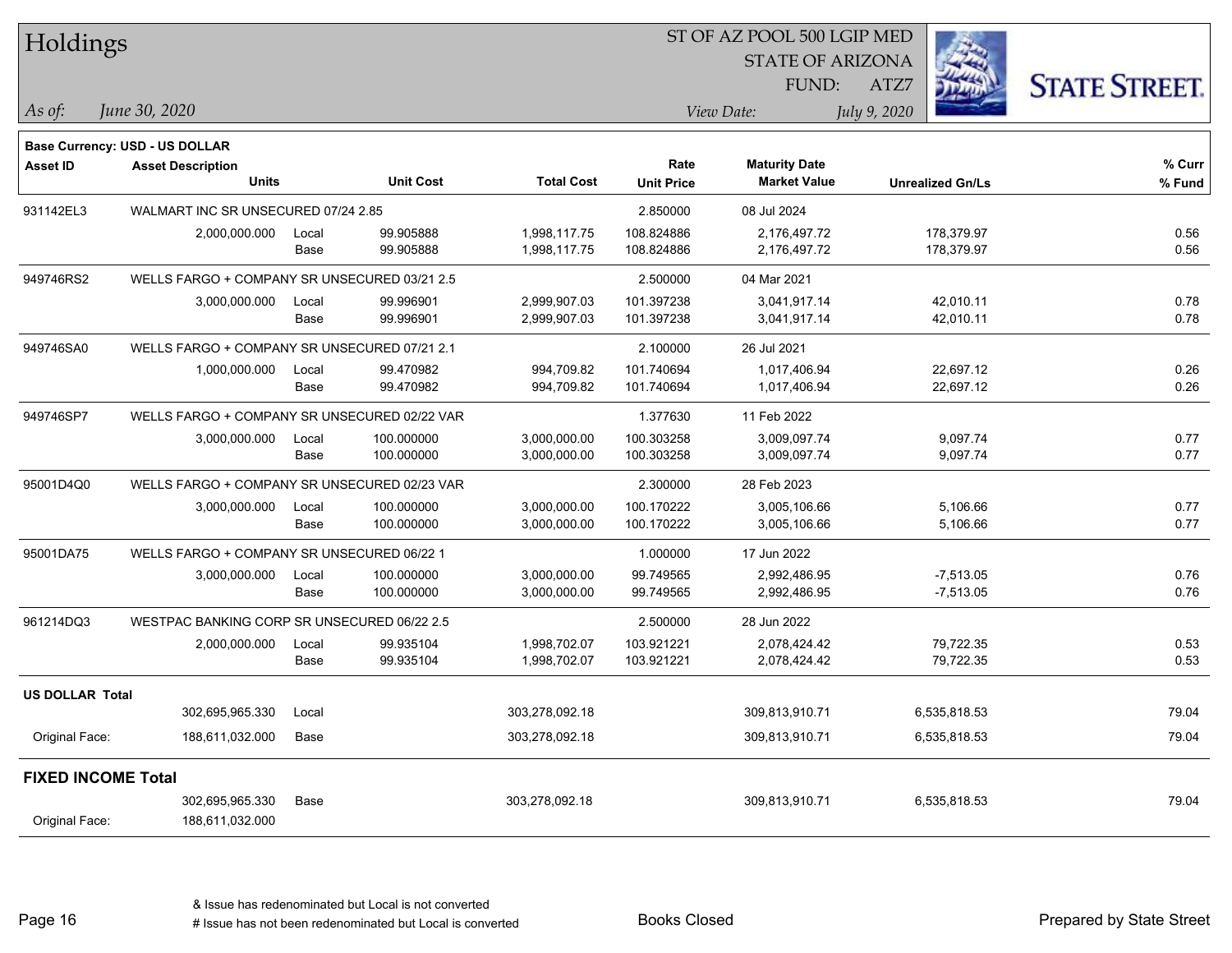| Holdings                                          |                                          |                  |                   |                           | ST OF AZ POOL 500 LGIP MED<br><b>STATE OF ARIZONA</b> |                      |                         |                      |
|---------------------------------------------------|------------------------------------------|------------------|-------------------|---------------------------|-------------------------------------------------------|----------------------|-------------------------|----------------------|
| $ $ As of:                                        | June 30, 2020                            |                  |                   |                           | FUND:<br>View Date:                                   | ATZ7<br>July 9, 2020 |                         | <b>STATE STREET.</b> |
| <b>Base Currency: USD - US DOLLAR</b><br>Asset ID | <b>Asset Description</b><br><b>Units</b> | <b>Unit Cost</b> | <b>Total Cost</b> | Rate<br><b>Unit Price</b> | <b>Maturity Date</b><br><b>Market Value</b>           |                      | <b>Unrealized Gn/Ls</b> | % Curr<br>% Fund     |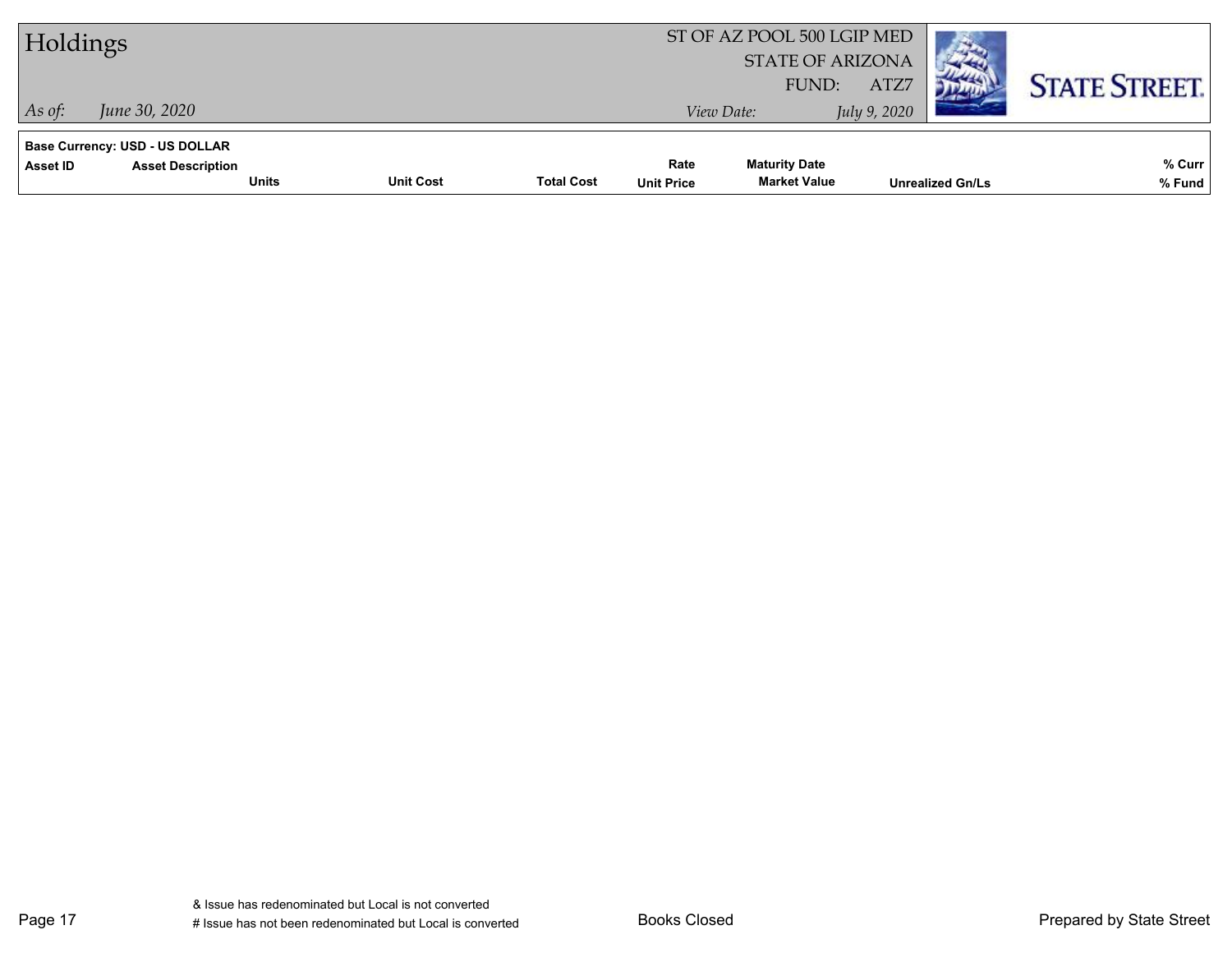| Holdings          |                                       |      |                  |                   |                   | ST OF AZ POOL 500 LGIP MED |              |                         |                      |
|-------------------|---------------------------------------|------|------------------|-------------------|-------------------|----------------------------|--------------|-------------------------|----------------------|
|                   |                                       |      |                  |                   |                   | <b>STATE OF ARIZONA</b>    |              |                         |                      |
|                   |                                       |      |                  |                   |                   | FUND:                      | ATZ7         |                         | <b>STATE STREET.</b> |
| $\vert$ As of:    | June 30, 2020                         |      |                  |                   |                   | View Date:                 | July 9, 2020 |                         |                      |
|                   | <b>Base Currency: USD - US DOLLAR</b> |      |                  |                   |                   |                            |              |                         |                      |
| Asset ID          | <b>Asset Description</b>              |      |                  |                   | Rate              | <b>Maturity Date</b>       |              |                         | % Curr               |
|                   | <b>Units</b>                          |      | <b>Unit Cost</b> | <b>Total Cost</b> | <b>Unit Price</b> | <b>Market Value</b>        |              | <b>Unrealized Gn/Ls</b> | % Fund               |
| <b>FUND Total</b> |                                       |      |                  |                   |                   |                            |              |                         |                      |
|                   | 384,909,937.270                       | Base |                  | 385,405,132.18    |                   | 391,964,136.57             |              | 6,559,004.39            | 100.00               |
| Original Face:    | 188,611,032.000                       |      |                  |                   |                   |                            |              |                         |                      |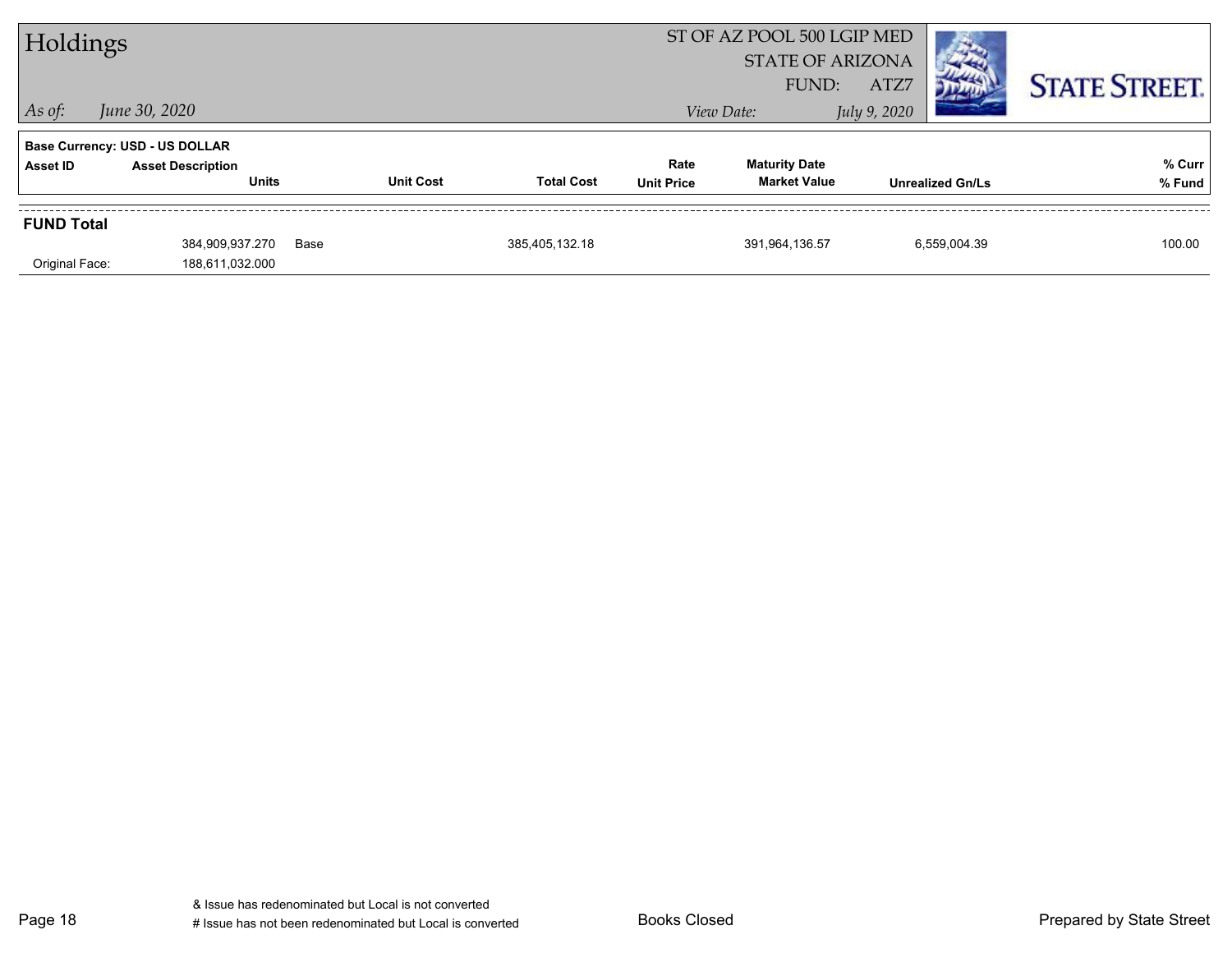# Holdings

## Currency Summary

*As of: June 30, 2020*

## ST OF AZ POOL 500 LGIP MED

 STATE OF ARIZONAFUND:

ATZ7



*View Date:July 9, 2020*

| Base Currency: USD - US DOLLAR |  |
|--------------------------------|--|

| Dase Currency.OOD - OO DOLLAR |                 |       |                   |                     | % Currency |                         |                          |                           |
|-------------------------------|-----------------|-------|-------------------|---------------------|------------|-------------------------|--------------------------|---------------------------|
|                               | <b>Units</b>    |       | <b>Total Cost</b> | <b>Market Value</b> | % Fund     | <b>Unreal Sec Gn/Ls</b> | <b>Unreal Curr Gn/Ls</b> | <b>Total Unreal Gn/Ls</b> |
| <b>US DOLLAR</b>              |                 |       |                   |                     |            |                         | Exchange Rate:           | 1.000000                  |
| <b>CASH</b>                   |                 |       |                   |                     |            |                         |                          |                           |
|                               | 441,021.570     | Local | 441,021.57        | 441,021.57          | 0.11       | 0.00                    |                          | 0.00                      |
|                               |                 | Base  | 441,021.57        | 441,021.57          | 0.11       | 0.00                    | 0.00                     | 0.00                      |
| <b>CASH EQUIVALENT</b>        |                 |       |                   |                     |            |                         |                          |                           |
|                               | 81,772,950.370  | Local | 81,686,018.43     | 81,709,204.29       | 20.85      | 23,185.86               |                          | 23,185.86                 |
|                               |                 | Base  | 81,686,018.43     | 81,709,204.29       | 20.85      | 23,185.86               | 0.00                     | 23,185.86                 |
| <b>FIXED INCOME</b>           |                 |       |                   |                     |            |                         |                          |                           |
|                               | 302,695,965.330 | Local | 303,278,092.18    | 309,813,910.71      | 79.04      | 6,535,818.53            |                          | 6,535,818.53              |
| Original Face:                | 188,611,032.000 | Base  | 303,278,092.18    | 309,813,910.71      | 79.04      | 6,535,818.53            | 0.00                     | 6,535,818.53              |
| <b>US DOLLAR Total</b>        |                 |       |                   |                     |            |                         |                          |                           |
|                               | 384,909,937.270 | Local | 385,405,132.18    | 391,964,136.57      | 100.00     | 6,559,004.39            |                          | 6,559,004.39              |
| Original Face:                | 188,611,032.000 | Base  | 385,405,132.18    | 391,964,136.57      | 100.00     | 6,559,004.39            | 0.00                     | 6,559,004.39              |
| <b>FUND Total</b>             |                 |       |                   |                     |            |                         |                          |                           |
|                               | 384,909,937.270 | Base  | 385,405,132.18    | 391,964,136.57      | 100.00     | 6,559,004.39            | 0.00                     | 6,559,004.39              |
| Original Face:                | 188,611,032.000 |       |                   |                     |            |                         |                          |                           |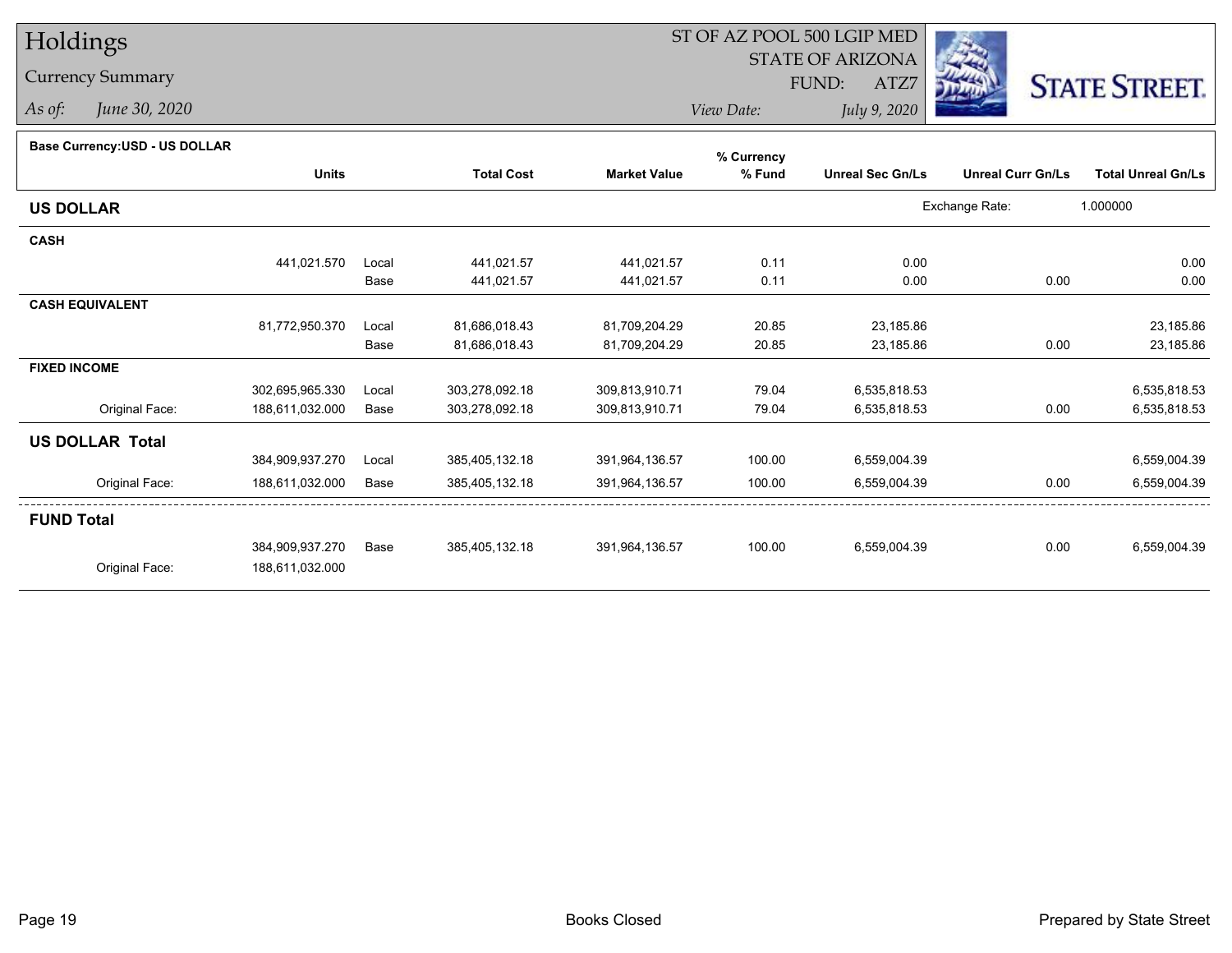| Holdings             |                                       |                   |                     |            | ST OF AZ POOL 500 LGIP MED               |                          |                           |
|----------------------|---------------------------------------|-------------------|---------------------|------------|------------------------------------------|--------------------------|---------------------------|
| <b>Asset Summary</b> |                                       |                   |                     |            | <b>STATE OF ARIZONA</b><br>FUND:<br>ATZ7 |                          | <b>STATE STREET.</b>      |
| As of:               | June 30, 2020                         |                   |                     | View Date: | July 9, 2020                             |                          |                           |
|                      | <b>Base Currency: USD - US DOLLAR</b> |                   |                     |            |                                          |                          |                           |
|                      | <b>Units</b>                          | <b>Total Cost</b> | <b>Market Value</b> | % Fund     | <b>Unreal Sec Gn/Ls</b>                  | <b>Unreal Curr Gn/Ls</b> | <b>Total Unreal Gn/Ls</b> |
| <b>CASH</b>          |                                       |                   |                     |            |                                          |                          |                           |
| US DOLLAR            | 441,021.570                           | 441,021.57        | 441,021.57          | 0.11       | 0.00                                     | 0.00                     | 0.00                      |
|                      |                                       |                   |                     |            |                                          |                          |                           |
| <b>CASH Total</b>    | 441,021.570                           | 441,021.57        | 441,021.57          | 0.11       | 0.00                                     | 0.00                     | 0.00                      |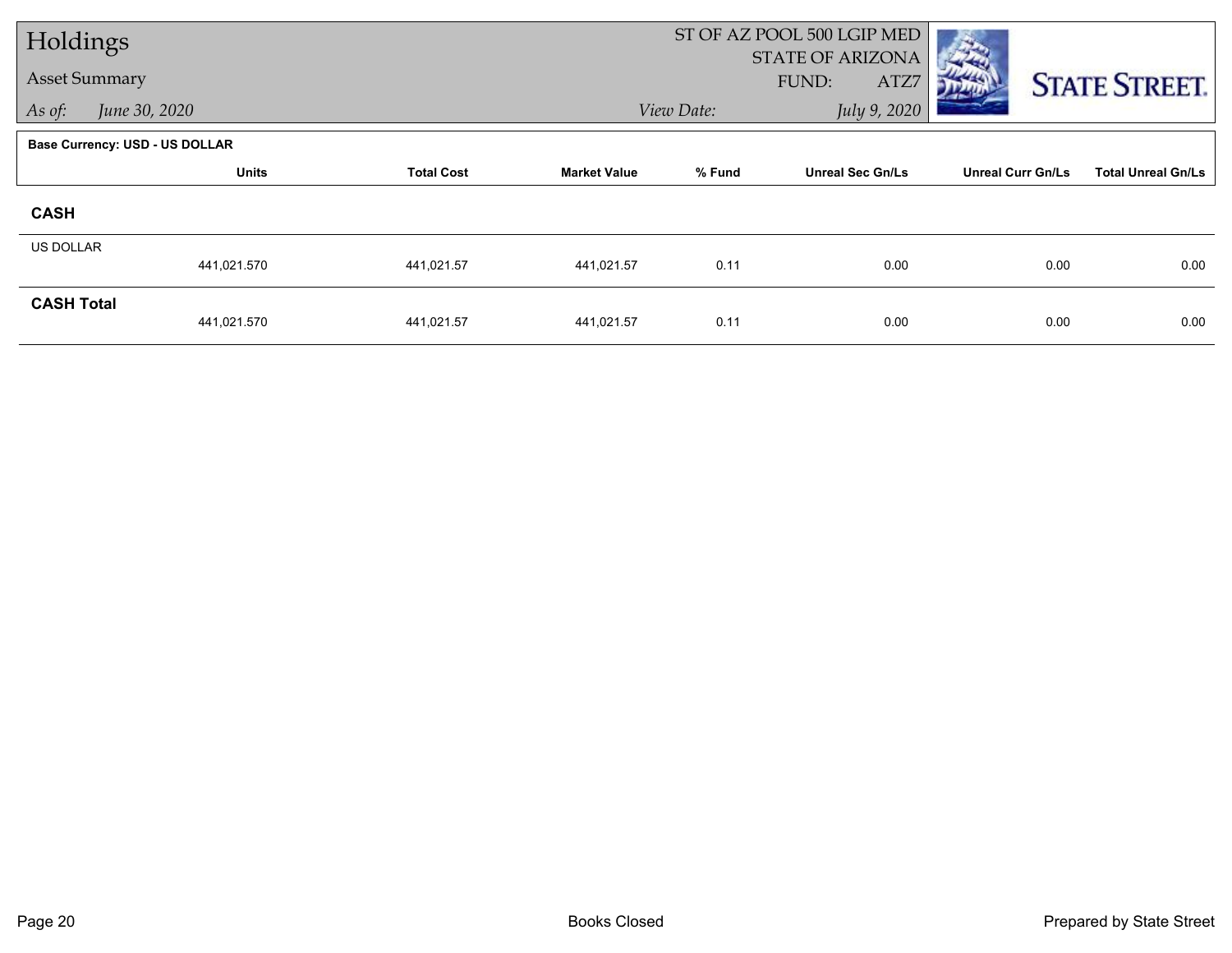| Holdings  |                                       |                   |                     |            | ST OF AZ POOL 500 LGIP MED       |                          |                           |
|-----------|---------------------------------------|-------------------|---------------------|------------|----------------------------------|--------------------------|---------------------------|
|           | <b>Asset Summary</b>                  |                   |                     |            | <b>STATE OF ARIZONA</b><br>FUND: |                          |                           |
|           |                                       |                   |                     |            | ATZ7                             |                          | <b>STATE STREET.</b>      |
| As of:    | June 30, 2020                         |                   |                     | View Date: | July 9, 2020                     |                          |                           |
|           | <b>Base Currency: USD - US DOLLAR</b> |                   |                     |            |                                  |                          |                           |
|           | <b>Units</b>                          | <b>Total Cost</b> | <b>Market Value</b> | % Fund     | <b>Unreal Sec Gn/Ls</b>          | <b>Unreal Curr Gn/Ls</b> | <b>Total Unreal Gn/Ls</b> |
|           | <b>CASH EQUIVALENT</b>                |                   |                     |            |                                  |                          |                           |
| US DOLLAR |                                       |                   |                     |            |                                  |                          |                           |
|           | 81,772,950.370                        | 81,686,018.43     | 81,709,204.29       | 20.85      | 23,185.86                        | 0.00                     | 23,185.86                 |
|           | <b>CASH EQUIVALENT Total</b>          |                   |                     |            |                                  |                          |                           |
|           | 81,772,950.370                        | 81,686,018.43     | 81,709,204.29       | 20.85      | 23,185.86                        | 0.00                     | 23,185.86                 |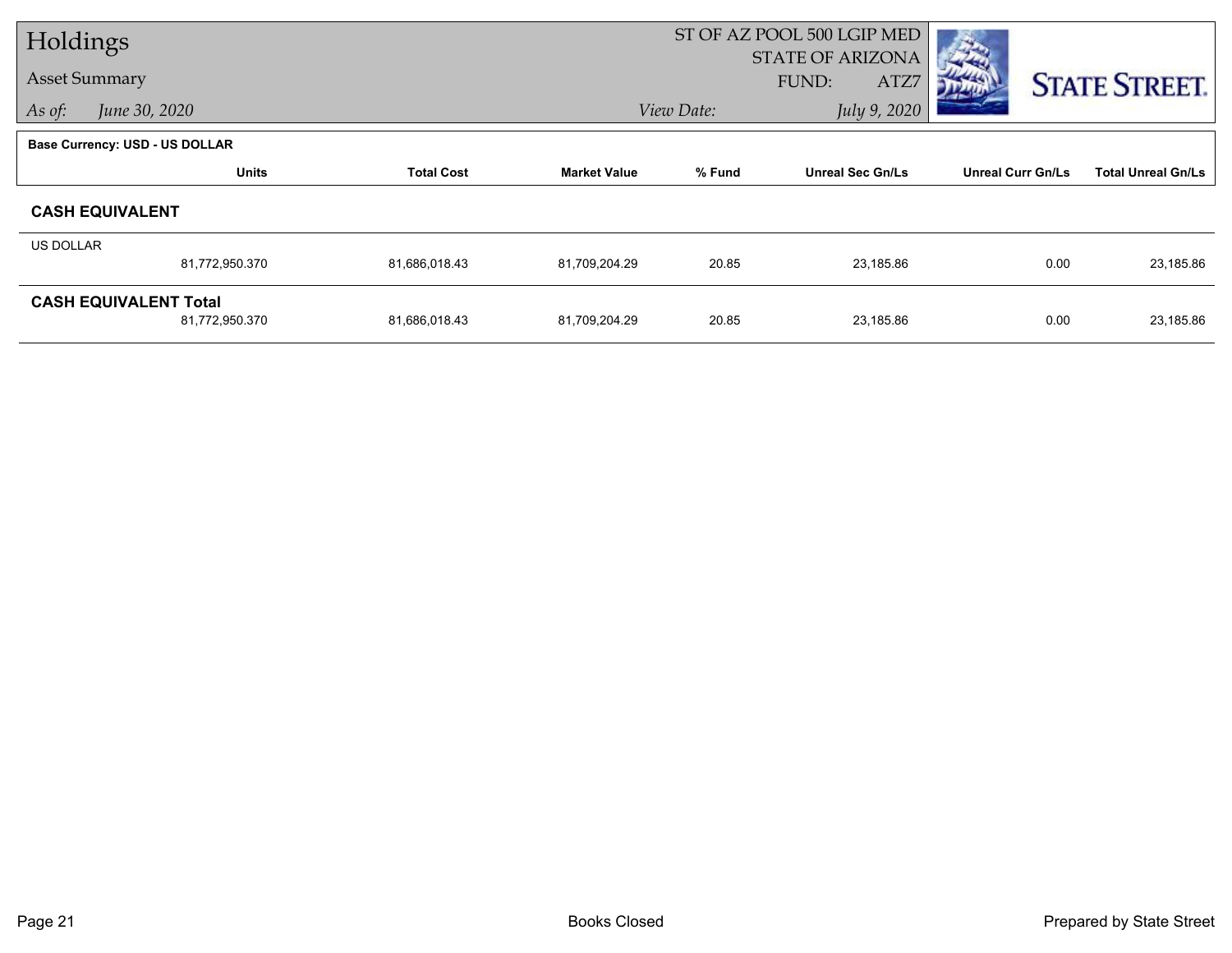| Holdings             |                                              |                   |                     | ST OF AZ POOL 500 LGIP MED               |                         |                          |                           |
|----------------------|----------------------------------------------|-------------------|---------------------|------------------------------------------|-------------------------|--------------------------|---------------------------|
| <b>Asset Summary</b> |                                              |                   |                     | <b>STATE OF ARIZONA</b><br>FUND:<br>ATZ7 |                         |                          | <b>STATE STREET.</b>      |
| As of:               | June 30, 2020                                |                   |                     | July 9, 2020<br>View Date:               |                         |                          |                           |
|                      | <b>Base Currency: USD - US DOLLAR</b>        |                   |                     |                                          |                         |                          |                           |
|                      | <b>Units</b>                                 | <b>Total Cost</b> | <b>Market Value</b> | % Fund                                   | <b>Unreal Sec Gn/Ls</b> | <b>Unreal Curr Gn/Ls</b> | <b>Total Unreal Gn/Ls</b> |
|                      | <b>FIXED INCOME</b>                          |                   |                     |                                          |                         |                          |                           |
| <b>US DOLLAR</b>     |                                              |                   |                     |                                          |                         |                          |                           |
|                      | 302,695,965.330                              | 303,278,092.18    | 309,813,910.71      | 79.04                                    | 6,535,818.53            | 0.00                     | 6,535,818.53              |
|                      | <b>FIXED INCOME Total</b><br>302,695,965.330 | 303,278,092.18    | 309,813,910.71      | 79.04                                    | 6,535,818.53            | 0.00                     | 6,535,818.53              |
|                      |                                              |                   |                     |                                          |                         |                          |                           |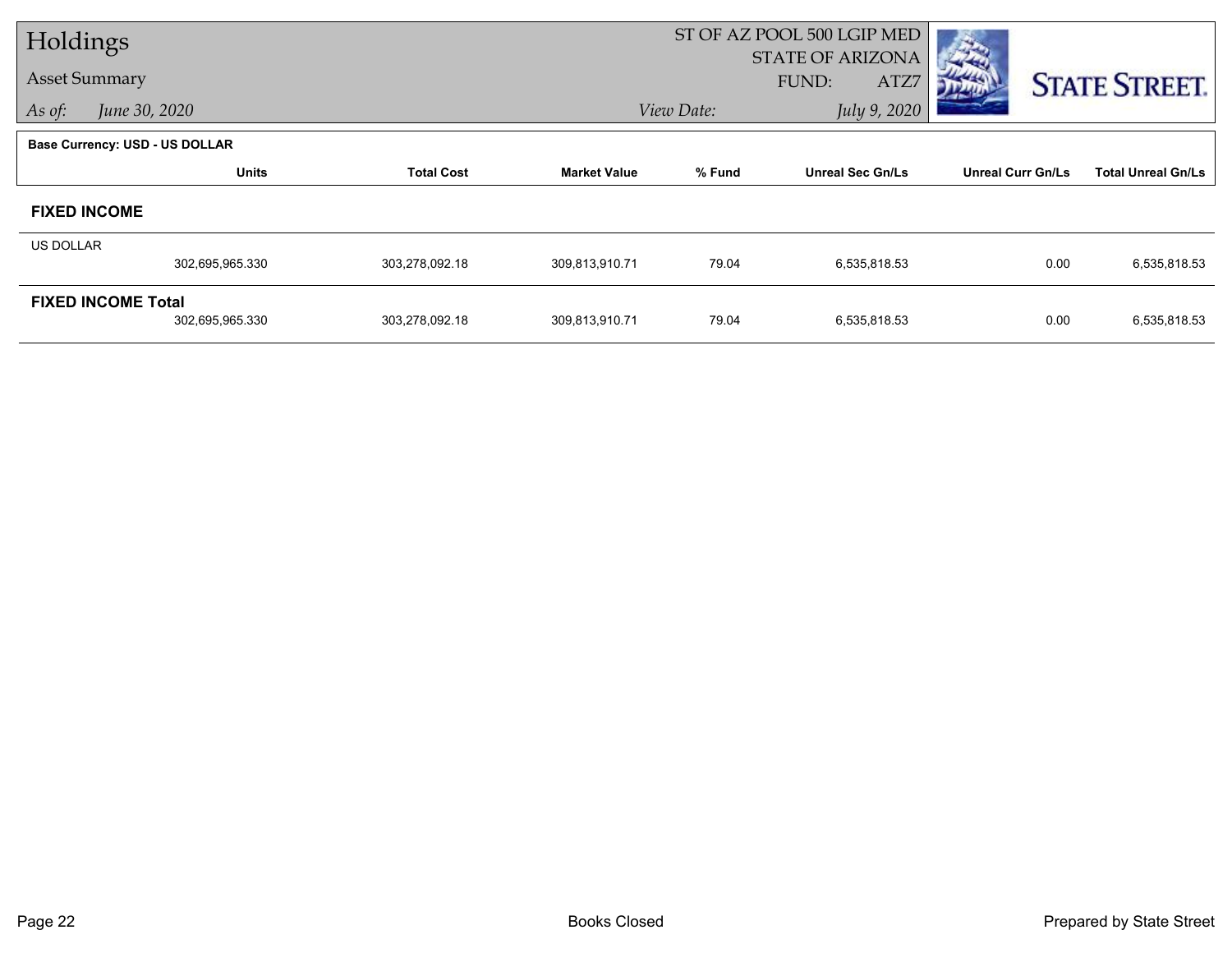| Holdings             |                                       |                   |                     | ST OF AZ POOL 500 LGIP MED               |                         |                          |                           |
|----------------------|---------------------------------------|-------------------|---------------------|------------------------------------------|-------------------------|--------------------------|---------------------------|
| <b>Asset Summary</b> |                                       |                   |                     | <b>STATE OF ARIZONA</b><br>ATZ7<br>FUND: |                         |                          | <b>STATE STREET.</b>      |
| As of:               | June 30, 2020                         |                   |                     | View Date:                               | July 9, 2020            |                          |                           |
|                      | <b>Base Currency: USD - US DOLLAR</b> |                   |                     |                                          |                         |                          |                           |
|                      | <b>Units</b>                          | <b>Total Cost</b> | <b>Market Value</b> | % Fund                                   | <b>Unreal Sec Gn/Ls</b> | <b>Unreal Curr Gn/Ls</b> | <b>Total Unreal Gn/Ls</b> |
| <b>FUND Total</b>    |                                       |                   |                     |                                          |                         |                          |                           |
|                      | 384,909,937.270                       | 385,405,132.18    | 391,964,136.57      | 100.00                                   | 6.559.004.39            | 0.00                     | 6,559,004.39              |